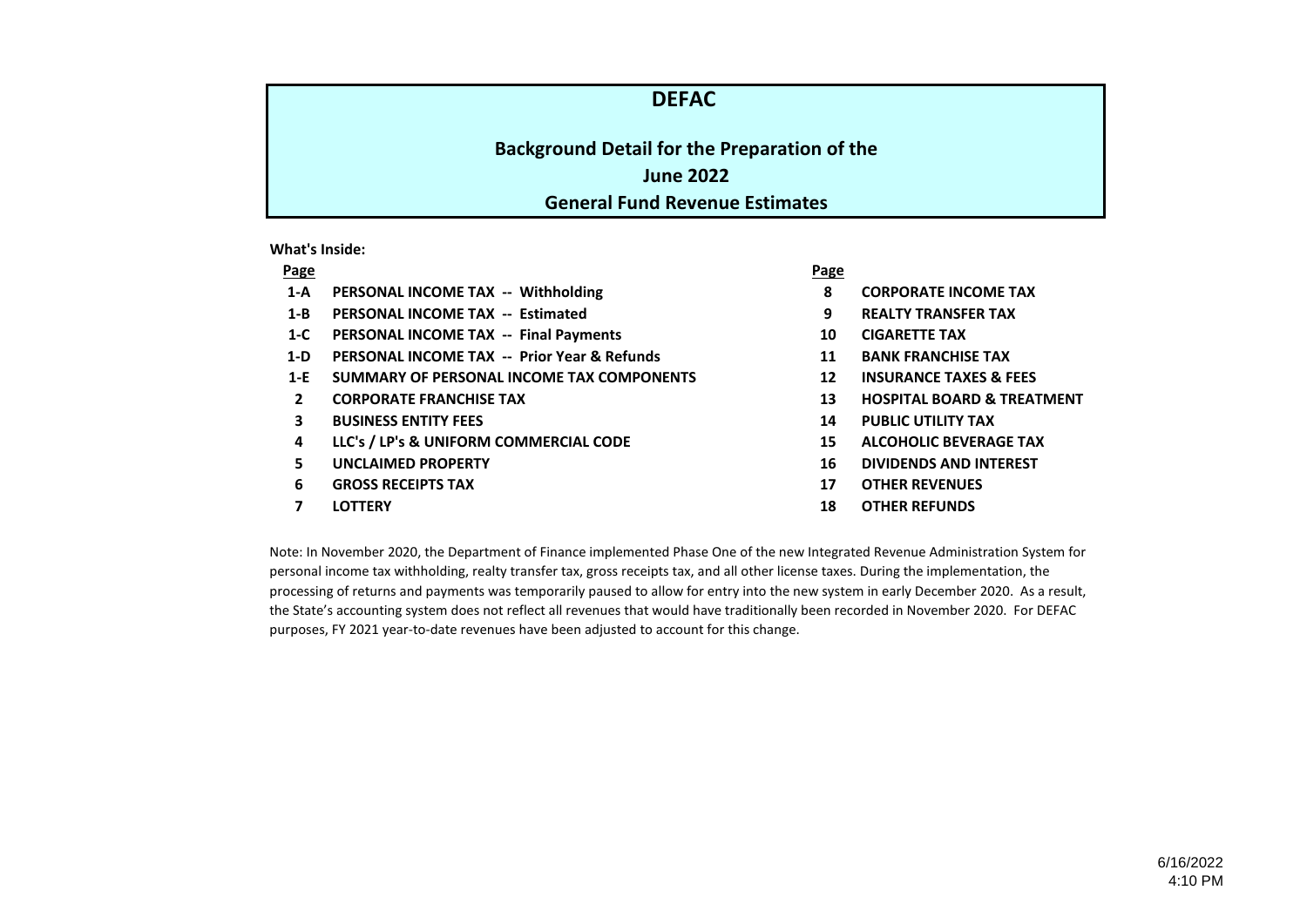# *PERSONAL INCOME TAX -- Withholding*

## **ESTIMATES**

| _ _                 |           |           |           |        |           |           |         |           |           |         |
|---------------------|-----------|-----------|-----------|--------|-----------|-----------|---------|-----------|-----------|---------|
|                     | FY 2021   |           | FY 2022   |        |           | FY 2023   |         | FY 2024   |           |         |
|                     | ACTUAL    | $Mav-22$  | Jun-22    | CHANGE | $Mav-22$  | Jun-22    | CHANGE  | $Mav-22$  | Jun-22    | CHANGE  |
| <b>IWITHHOLDING</b> | \$1,446.0 | \$1.635.0 | \$1,635.0 | \$0.0  | \$1,769.5 | \$1.769.5 | 50.0    | \$1.875.7 | \$1,875.7 | \$0.0\$ |
| <b>IGROWTH RATE</b> | 5.8%      | 13.1%     | 13.1%     | 0.0%   | 8.2%      | 8.2%      | $0.0\%$ | 6.0%      | 6.0%      | 0.0%    |
|                     |           |           |           |        |           |           |         |           |           |         |

## **TRACKING**

|                      |            |        | Tracking As Of: |        | Growth Needed to Hit | Estimate if revenue follows trend: |           |           |  |
|----------------------|------------|--------|-----------------|--------|----------------------|------------------------------------|-----------|-----------|--|
|                      | <u>YTD</u> | May-22 | Jun-22          | CHANGE | <u>Jun-22</u>        | <b>FY 21</b>                       | 3 YR AVG. | 5 YR AVG. |  |
| <b>IFY 2022</b>      | \$1,514.3  | 13.6%  | 14.2%           | 0.6%   | Estimate             | \$1.651.0                          | \$1,638.8 | \$1,638.0 |  |
| FY 2021 (Adjusted)   | \$1,326.4  |        |                 |        | 0.8%                 |                                    |           |           |  |
| FY 2021 (FSF Actual) | \$1.327.7  |        |                 |        |                      |                                    |           |           |  |

# **ECONOMICS / DEMOGRAPHICS (percent change from previous year):**

|                                | FY 2021       |          | FY 2022 |        |          | FY 2023 |         | FY 2024  |          |         |
|--------------------------------|---------------|----------|---------|--------|----------|---------|---------|----------|----------|---------|
|                                | <b>ACTUAL</b> | $May-22$ | Jun-22  | CHANGE | $Mav-22$ | Jun-22  | CHANGE  | $Mav-22$ | $Jun-22$ | CHANGEI |
| <b>IDE EMPLOYMENT</b>          | $-1.9%$       | 2.7%     | 2.8%    | 0.1%   | 4.5%     | 4.3%    | $-0.2%$ | $0.0\%$  | 0.0%     | 0.0%    |
| <b>IDE WAGE &amp; SALARIES</b> | 3.9%          | 9.0%     | 9.6%    | 0.6%   | 9.1%     | 8.7%    | $-0.4%$ | 4.2%     | 3.5%     | $-0.7%$ |
| <b>REAL GDP</b>                | .6%،          | 4.1%     | 4.1%    | 0.0%   | 2.1%     | 2.0%    | $-0.1%$ | 2.4%     | 1.7%     | $-0.7%$ |

## **OTHER KEY CONSIDERATIONS**

*Jun-22*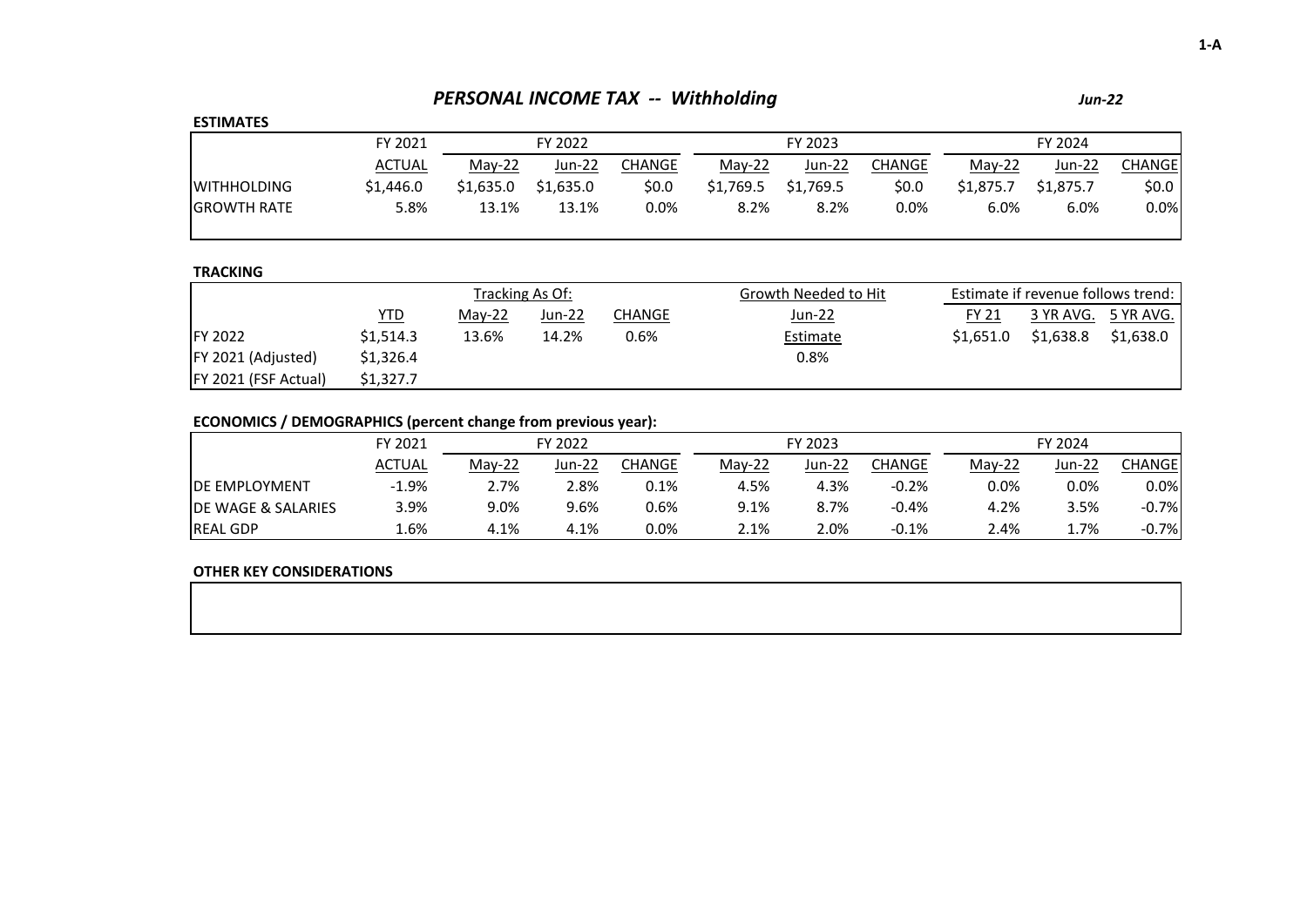# *PERSONAL INCOME TAX -- Estimated Jun-22*

## **ESTIMATES**

| ------------            |               |          |         |         |           |          |        |          |         |         |  |
|-------------------------|---------------|----------|---------|---------|-----------|----------|--------|----------|---------|---------|--|
|                         | FY 2021       | FY 2022  |         |         |           | FY 2023  |        | FY 2024  |         |         |  |
|                         | <b>ACTUAL</b> | $May-22$ | Jun-22  | CHANGE  | $Mav-22$  | Jun-22   | CHANGE | $Mav-22$ | Jun-22  | CHANGEI |  |
| <b>IPIT - ESTIMATED</b> | \$320.6       | \$346.0  | \$346.0 | \$0.0   | \$310.0   | \$310.0  | \$0.0  | \$316.5  | \$316.5 | \$0.0   |  |
| <b>IGROWTH RATE</b>     | 63.3%         | 7.9%     | 7.9%    | $0.0\%$ | $-10.4\%$ | $-10.4%$ | 0.0%   | 2.1%     | 2.1%    | $0.0\%$ |  |
|                         |               |          |         |         |           |          |        |          |         |         |  |

## **TRACKING**

|                 |         |          | Tracking As Of: |        | Growth Needed to Hit |         | Estimate if revenue follows trend: |                     |
|-----------------|---------|----------|-----------------|--------|----------------------|---------|------------------------------------|---------------------|
|                 | YTD     | $Mav-22$ | Jun-22          | ∩HANGE | Jun-22               | FY 21   |                                    | 3 YR AVG. 5 YR AVG. |
| <b>IFY 2022</b> | \$287.8 | 5.2%     | 9.4%            | 4.1%   | Estimate             | \$350.7 | \$355.5                            | \$354.6             |
| FY 2021         | \$263.1 |          |                 |        | 1.3%                 |         |                                    |                     |

# **ECONOMICS / DEMOGRAPHICS (percent change from previous year):**

|                               | FY 2021<br>FY 2022 |          |        |         | FY 2023  |         | FY 2024 |          |        |               |
|-------------------------------|--------------------|----------|--------|---------|----------|---------|---------|----------|--------|---------------|
|                               | <b>ACTUAL</b>      | $May-22$ | Jun-22 | CHANGE  | $Mav-22$ | Jun-22  | CHANGE  | $May-22$ | Jun-22 | <b>CHANGE</b> |
| S&P 500                       | 23.9%              | 18.8%    | 18.5%  | $-0.3%$ | $-6.3%$  | $-4.7%$ | 1.6%    | 2.2%     | 0.8%   | $-1.4%$       |
| <b>JU.S. DIVIDENDS,</b>       |                    |          |        |         |          |         |         |          |        |               |
| <b>IINTEREST &amp; RENTAL</b> | $-1.4%$            | 3.6%     | 3.6%   | $0.0\%$ | 5.2%     | 6.5%    | 1.3%    | 7.2%     | 7.6%   | 0.4%          |
| <b>INCOME</b>                 |                    |          |        |         |          |         |         |          |        |               |

| FY20/April 2020 payment delayed until FY21/July 2020 |           |           |  |           |            |       |           |       |           |       |  |
|------------------------------------------------------|-----------|-----------|--|-----------|------------|-------|-----------|-------|-----------|-------|--|
|                                                      |           |           |  |           |            |       |           |       |           |       |  |
| <b>IESTIMATED TAX PAYMENTS DUE:</b>                  | 9/15/2021 |           |  | 1/15/2022 |            |       | 5/2/2022  |       | 6/15/2022 |       |  |
| <b>ITENTATIVE S-CORP TAX PAYMENTS DUE:</b>           |           | 9/15/2021 |  | 20.0%     | 12/15/2021 | 10.0% | 4/15/2022 | 50.0% | 6/15/2022 | 20.0% |  |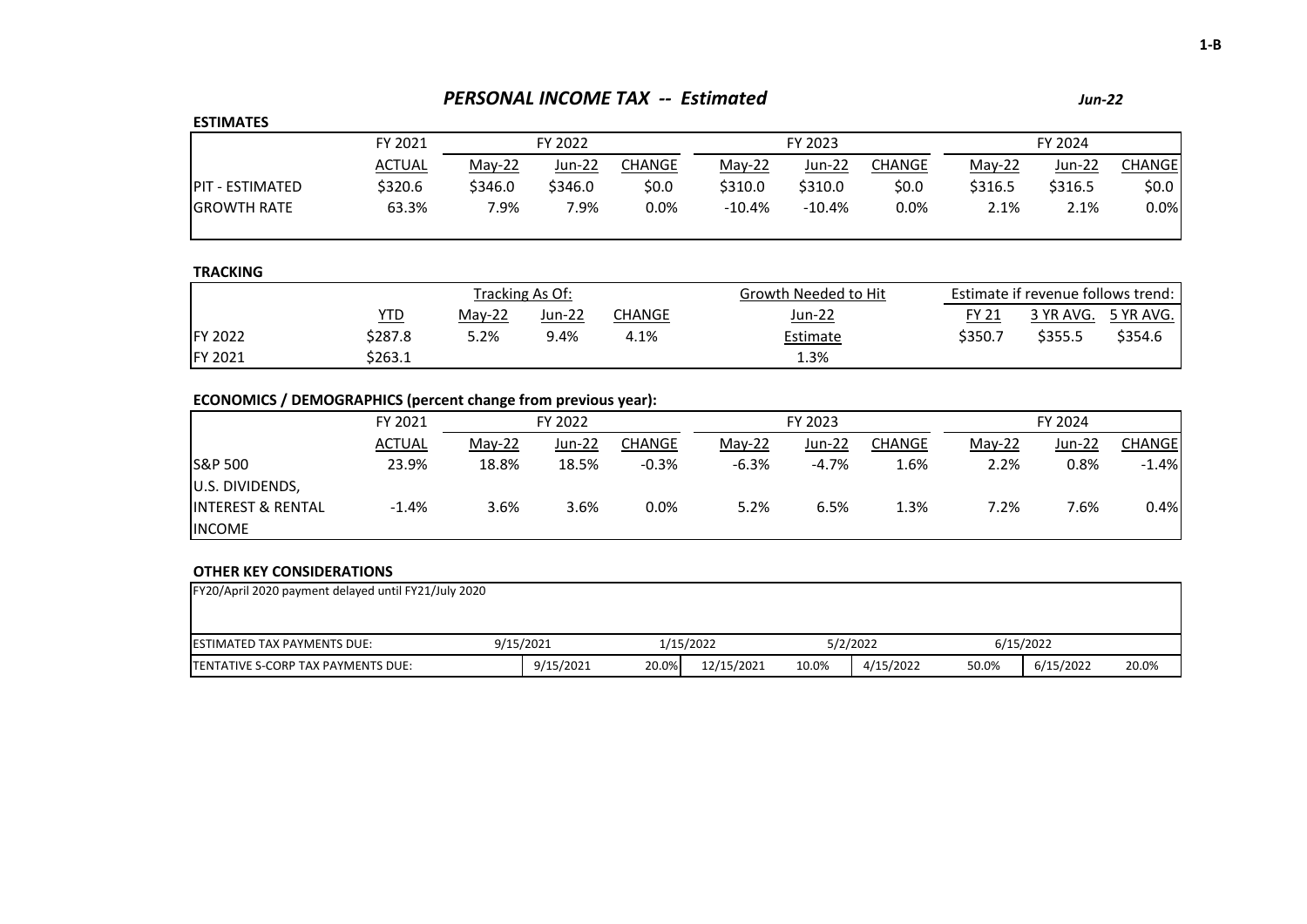# *PERSONAL INCOME TAX -- Final Payments Jun-22*

## **ESTIMATES**

| FY 2021       |          | FY 2022 |        |          | FY 2023 |        |         | FY 2024 |        |  |
|---------------|----------|---------|--------|----------|---------|--------|---------|---------|--------|--|
| <u>ACTUAL</u> | $Mav-22$ | Jun-22  | CHANGE | $Mav-22$ | Jun-22  | CHANGE | May-22  | Jun-22  | CHANGE |  |
| \$350.7       | \$340.0  | \$367.5 | \$27.5 | \$208.0  | \$208.0 | \$0.0  | \$214.3 | \$214.3 | \$0.0  |  |
| 256.6%        | $-3.1%$  | 4.8%    | 7.8%   | -38.8%   | -43.4%  | -4.6%  | 3.0%    | 3.0%    | 0.0%   |  |
|               |          |         |        |          |         |        |         |         |        |  |

## **TRACKING**

|                 |         |          | Tracking As Of: |        | Growth Needed to Hit |         | Estimate if revenue follows trend: |                     |  |  |
|-----------------|---------|----------|-----------------|--------|----------------------|---------|------------------------------------|---------------------|--|--|
|                 | YTD     | $Mav-22$ | $Jun-22$        | CHANGE | Jun-22               | FY 21   |                                    | 3 YR AVG. 5 YR AVG. |  |  |
| <b>IFY 2022</b> | \$355.1 | $-5.7%$  | 4.0%            | 9.7%   | Estimate             | \$364.8 | \$386.5                            | \$379.1             |  |  |
| <b>FY 2021</b>  | \$341.4 |          |                 |        | 32.8%<br>less delav: | \$478.7 | \$397.9                            | \$367.4             |  |  |

# **ECONOMICS / DEMOGRAPHICS (percent change from previous year):**

|                              | FY 2021       |        | FY 2022 |         |         | FY 2023 |               | FY 2024  |         |               |  |
|------------------------------|---------------|--------|---------|---------|---------|---------|---------------|----------|---------|---------------|--|
|                              | <b>ACTUAL</b> | May-22 | Jun-22  | CHANGE  | May-22  | Jun-22  | <b>CHANGE</b> | $Mav-22$ | Jun-22  | <b>CHANGE</b> |  |
| <b>S&amp;P 500</b>           | 23.9%         | 18.8%  | 18.5%   | $-0.3%$ | $-6.3%$ | $-4.7%$ | 1.6%          | 2.2%     | $0.8\%$ | $-1.4%$       |  |
| U.S. DIVIDENDS,              |               |        |         |         |         |         |               |          |         |               |  |
| <b>INTEREST &amp; RENTAL</b> | $-1.4%$       | 3.6%   | 3.6%    | $0.0\%$ | 5.2%    | 6.5%    | 1.3%          | 7.2%     | 7.6%    | 0.4%          |  |
| <b>INCOME</b>                |               |        |         |         |         |         |               |          |         |               |  |
|                              |               |        |         |         |         |         |               |          |         |               |  |

## **OTHER KEY CONSIDERATIONS**

FY20/April 2020 payment delayed until FY21/July 2020

FY21/April 2021 payment delayed until May 2021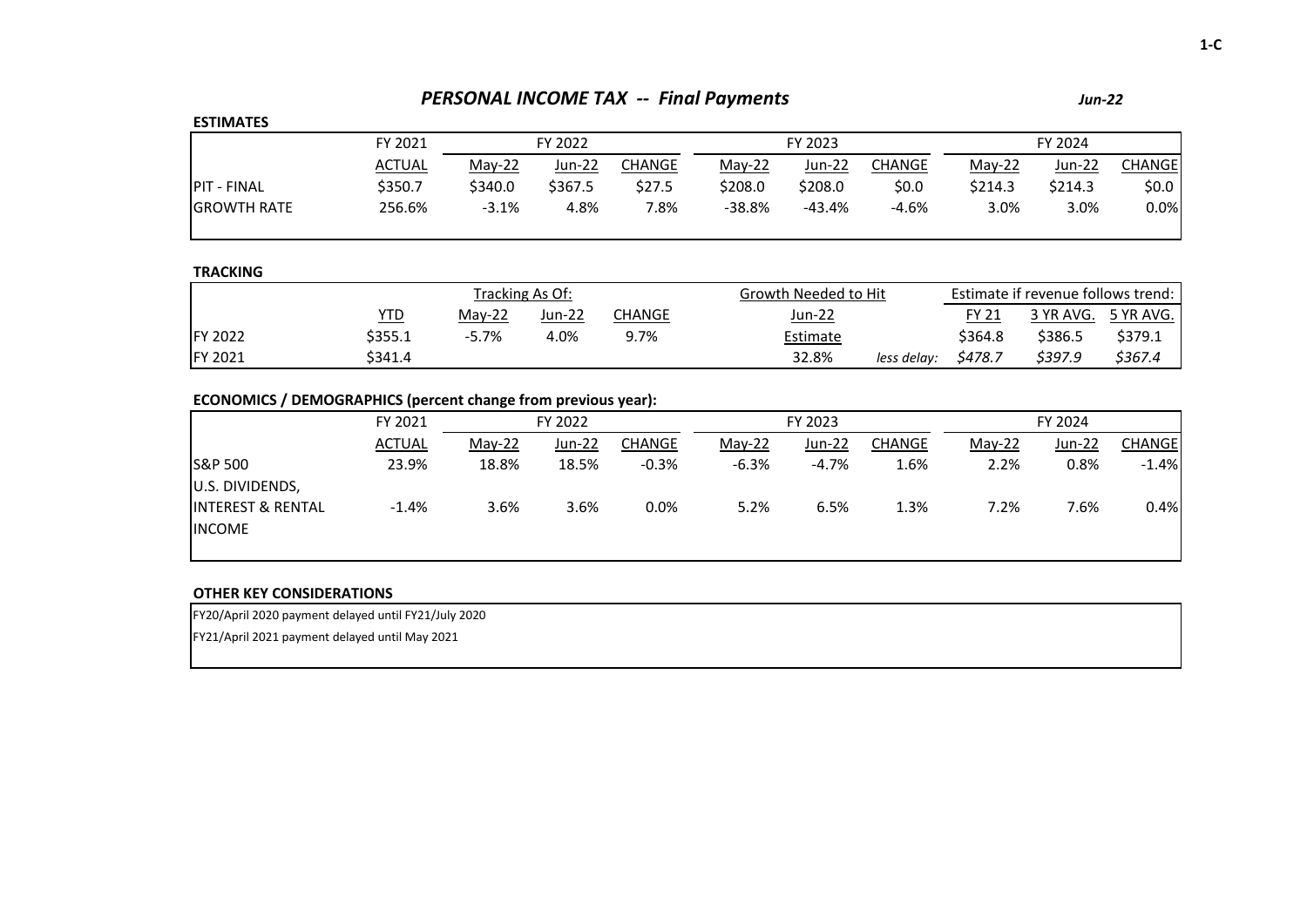# *PERSONAL INCOME TAX -- Prior Year & Refunds Jun-22*

## **PRIOR YEAR ESTIMATES**

|                          | FY 2021 | FY 2022  |         |         |          | FY 2023 |        | FY 2024  |        |                    |
|--------------------------|---------|----------|---------|---------|----------|---------|--------|----------|--------|--------------------|
|                          | ACTUAL  | $May-22$ | Jun-22  | CHANGE  | $Mav-22$ | Jun-22  | CHANGE | $Mav-22$ | Jun-22 | CHANGEl            |
| <b>IPIT - PRIOR YEAR</b> | \$6.4   | \$6.7    | \$6.3   | (50.4)  | \$7.0    | \$7.0   | \$0.0  | \$7.0    | \$7.0  | \$0.0 <sub>1</sub> |
| <b>IGROWTH RATE</b>      | 20.1%   | 4.9%     | $-1.5%$ | $-6.4%$ | 4.4%     | 11.1%   | 6.7%   | 0.0%     | 0.0%   | 0.0%               |

## **PRIOR YEAR TRACKING**

|                 |       |          | Tracking as of:  |      | Growth Needed to Hit |       | Estimate if revenue follows trend: |           |
|-----------------|-------|----------|------------------|------|----------------------|-------|------------------------------------|-----------|
|                 | YTD   | $Mav-22$ | Jun-22<br>CHANGE |      | <u>Jun-22</u>        | FY 21 | 3 YR AVG.                          | 5 YR AVG. |
| <b>IFY 2022</b> | \$5.8 | $-5.4%$  | $-1.9%$          | 3.5% | Estimate             | \$6.3 | \$6.3                              | \$6.3     |
| FY 2021         | \$5.9 |          |                  |      | 3.2%                 |       |                                    |           |

#### **REFUND ESTIMATES**

|                       | FY 2021   | FY 2022    |          |        |           | FY 2023   |               | FY 2024   |           |         |
|-----------------------|-----------|------------|----------|--------|-----------|-----------|---------------|-----------|-----------|---------|
|                       | ACTUAL    | $Mav-22$   | Jun-22   | CHANGE | $Mav-22$  | Jun-22    | <b>CHANGE</b> | $Mav-22$  | Jun-22    | CHANGEI |
| <b>IPIT - REFUNDS</b> | (\$235.4) | ( \$466.5) | (5466.5) | \$0.0  | (5232.9)  | (\$232.9) | \$0.0         | (\$233.1) | (\$242.0) | (\$8.9) |
| <b>IGROWTH RATE</b>   | 21.3%     | 98.2%      | 98.2%    | 0.0%   | $-50.1\%$ | $-50.1%$  | $0.0\%$       | 0.1%      | 3.9%      | 3.8%    |

#### **REFUND TRACKING**

|                 |           |        | Tracking as of: |           | Growth Needed to Hit |           | Estimate if revenue follows trend: |                     |
|-----------------|-----------|--------|-----------------|-----------|----------------------|-----------|------------------------------------|---------------------|
|                 | YTD       | May-22 | Jun-22          | CHANGE    | Jun-22               | FY 21     |                                    | 3 YR AVG. 5 YR AVG. |
| <b>IFY 2022</b> | (\$242.8) | 23.3%  | 12.5%           | $-10.8\%$ | <b>ESTIMATE</b>      | (\$264.7) | (5264.9)                           | (\$263.7)           |
| <b>FY 2021</b>  | (\$215.8) |        |                 |           | 1045.8%              |           |                                    |                     |

#### **OTHER KEY CONSIDERATIONS**

ARPA - federal expansion of child & dependent care credit for 2021

HB 16, 151st GA - 20% non-refundable or 4.5% refundable EITC

HB 285, 151st GA - Exempt 2021 unemployment benefits from personal income tax

HB 360 w/ HA 1, 151st GA - 2022 Delaware Relief Rebate Program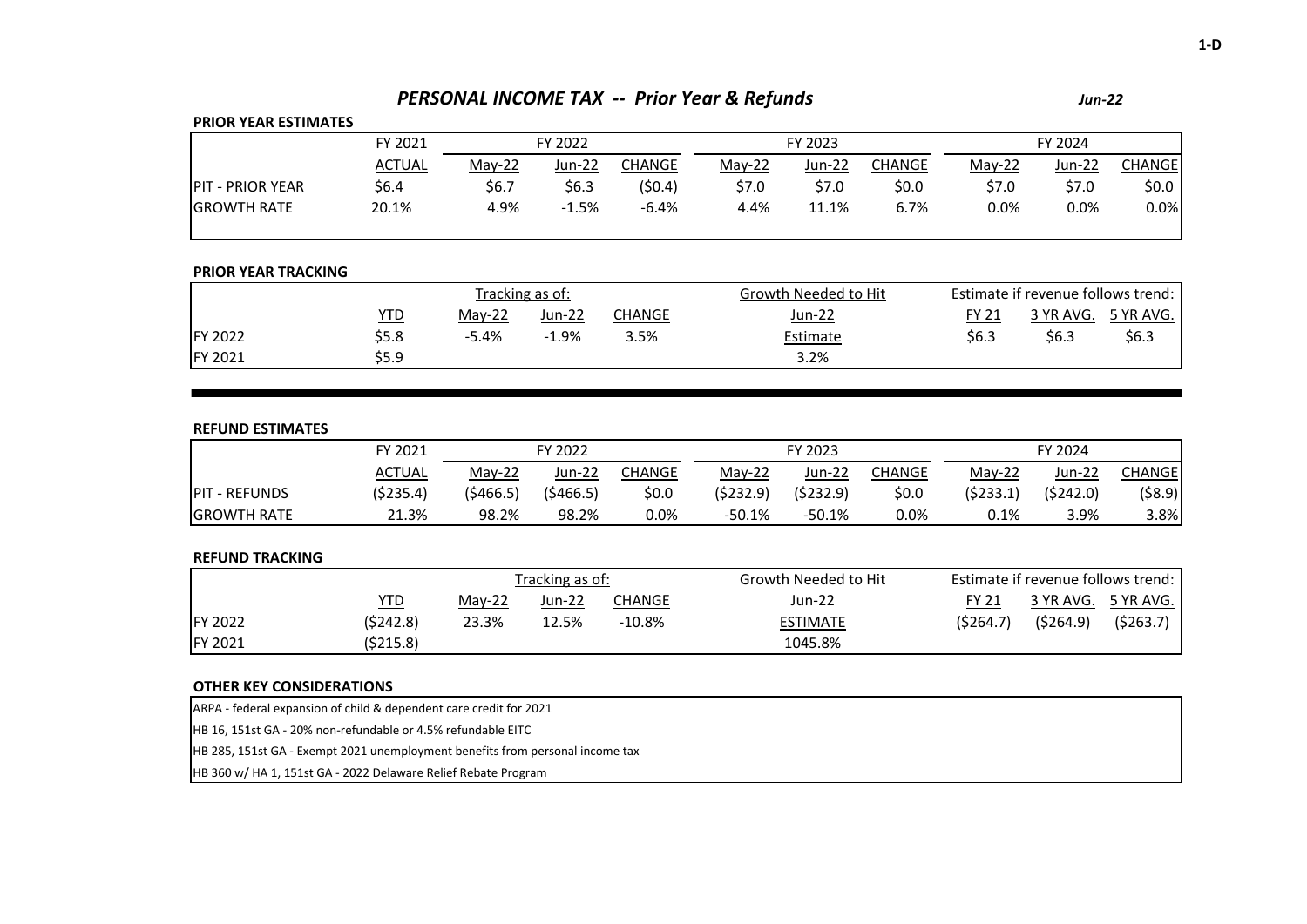| <b>June-22</b>           |            | <b>Fiscal Year 2021</b> | <b>Fiscal Year 2022</b> |         |                     |         |  |  |
|--------------------------|------------|-------------------------|-------------------------|---------|---------------------|---------|--|--|
|                          |            | Percent                 |                         |         | <b>Revenue Sub-</b> |         |  |  |
|                          |            | Change                  | <b>DEFAC</b>            | Percent | Committee           | Percent |  |  |
| <b>Revenue Category</b>  | Actual     | Over FY 20              | $May-22$                | Change  | <b>Jun-22</b>       | Change  |  |  |
| Withholding              | \$1,446.0  | 5.8%                    | \$1,635.0               | 13.1%   | \$1,635.0           | 13.1%   |  |  |
| Estimated                | \$320.6    | 63.3%                   | \$346.0                 | 7.9%    | \$346.0             | 7.9%    |  |  |
| <b>Final Returns</b>     | \$350.7    | 256.6%                  | \$340.0                 | $-3.1%$ | \$367.5             | 4.8%    |  |  |
| <b>Prior Year</b>        | \$6.4      | 20.1%                   | \$6.7                   | 4.8%    | \$6.3\$             | $-1.5%$ |  |  |
| <b>Total</b>             | \$2,123.8  | 27.5%                   | \$2,327.7               | 9.6%    | \$2,354.8           | 10.9%   |  |  |
| <b>Refund Forecast</b>   | ( \$235.4) | 21.3%                   | (5466.5)                | 98.2%   | (5466.5)            | 98.2%   |  |  |
| <b>Net PIT</b>           | \$1,888.4  | 28.3%                   | \$1,861.2               | $-1.4%$ | \$1,888.3           | 0.0%    |  |  |
| <b>Total Adjustments</b> | (5125.3)   |                         | \$166.2                 |         | \$176.9             |         |  |  |
| <b>Adjusted Total</b>    | \$1,763.1  | 11.7%                   | \$2,027.4               | 15.0%   | \$2,065.2           | 17.1%   |  |  |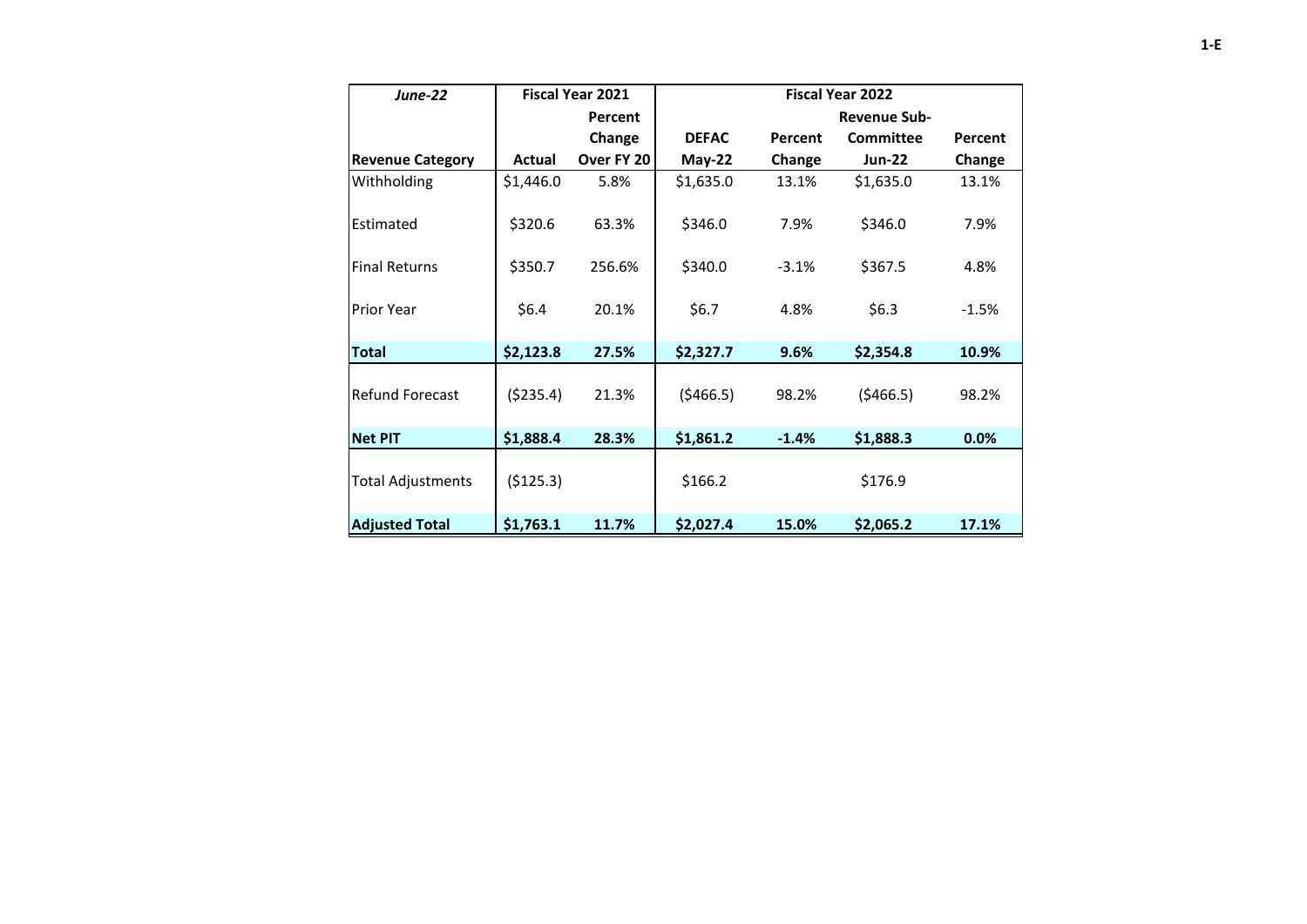| <b>June-22</b>           |              |          | <b>Fiscal Year 2023</b> |          | <b>Fiscal Year 2024</b> |         |                     |         |  |
|--------------------------|--------------|----------|-------------------------|----------|-------------------------|---------|---------------------|---------|--|
|                          |              |          | <b>Revenue Sub-</b>     |          |                         |         | <b>Revenue Sub-</b> |         |  |
|                          | <b>DEFAC</b> | Percent  | Committee               | Percent  | <b>DEFAC</b>            | Percent | Committee           | Percent |  |
| <b>Revenue Category</b>  | $May-22$     | Change   | <b>Jun-22</b>           | Change   | $May-22$                | Change  | <b>Jun-22</b>       | Change  |  |
| Withholding              | \$1,769.5    | 8.2%     | \$1,769.5               | 8.2%     | \$1,875.7               | 6.0%    | \$1,875.7           | 6.0%    |  |
| Estimated                | \$310.0      | $-10.4%$ | \$310.0                 | $-10.4%$ | \$316.5                 | 2.1%    | \$316.5             | 2.1%    |  |
| <b>Final Returns</b>     | \$208.0      | $-38.8%$ | \$208.0                 | $-43.4%$ | \$214.3                 | 3.0%    | \$214.3             | 3.0%    |  |
| <b>Prior Year</b>        | \$7.0        | 4.5%     | \$7.0                   | 11.1%    | \$7.0                   | 0.0%    | \$7.0               | 0.0%    |  |
| Total                    | \$2,294.5    | $-1.4%$  | \$2,294.5               | $-2.6%$  | \$2,413.5               | 5.2%    | \$2,413.5           | 5.2%    |  |
| <b>Refund Forecast</b>   | (5232.9)     | $-50.1%$ | (5232.9)                | $-50.1%$ | (5233.1)                | 0.1%    | (5242.0)            | 3.9%    |  |
| <b>Net PIT</b>           | \$2,061.6    | 10.8%    | \$2,061.6               | 9.2%     | \$2,180.4               | 5.8%    | \$2,171.5           | 5.3%    |  |
| <b>Total Adjustments</b> | (526.3)      |          | (526.3)                 |          | ( \$36.0)               |         | ( \$36.0)           |         |  |
| <b>Adjusted Total</b>    | \$2,035.3    | 0.4%     | \$2,035.3               | $-1.4%$  | \$2,144.4               | 5.4%    | \$2,135.5           | 4.9%    |  |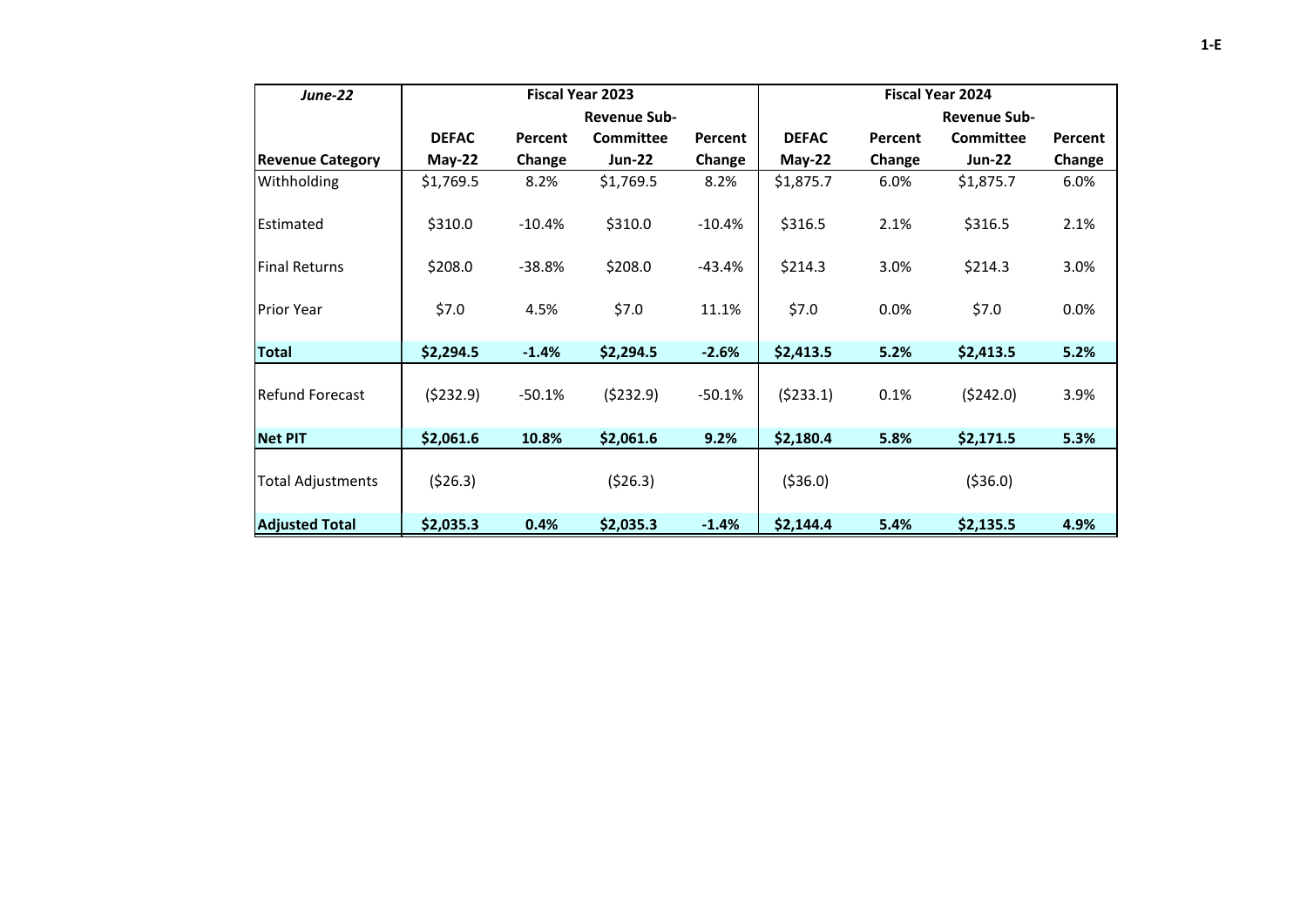# *CORPORATE FRANCHISE TAX Jun-22*

#### **ESTIMATES**

|                          | FY 2021       | FY 2022   |               |         |           | FY 2023       |               |           | FY 2024   |               |  |
|--------------------------|---------------|-----------|---------------|---------|-----------|---------------|---------------|-----------|-----------|---------------|--|
|                          | <b>ACTUAL</b> | $May-22$  | <b>Jun-22</b> | CHANGE  | $May-22$  | <b>Jun-22</b> | <b>CHANGE</b> | May-22    | Jun-22    | <b>CHANGE</b> |  |
| <b>IGENERAL FUND AMT</b> | \$1,082.5     | \$1,294.8 | \$1,290.0     | (54.8)  | \$1,246.8 | \$1,246.8     | \$0.0         | \$1,124.1 | \$1,124.1 | \$0.0\$       |  |
| <b>IGROWTH RATE</b>      | 13.0%         | 19.6%     | 19.2%         | $-0.4%$ | $-3.7%$   | $-3.3%$       | 0.4%          | $-9.8%$   | $-9.8%$   | 0.0%          |  |
| <b>IREFUNDS</b>          | (511.7)       | (514.0)   | (514.0)       | \$0.0\$ | (510.0)   | (510.0)       | \$0.0         | (510.0)   | (510.0)   | \$0.0         |  |
| <b>IGROWTH RATE</b>      | $-2.5%$       | 19.3%     | 19.3%         | 0.0%    | $-28.6%$  | $-28.6%$      | 0.0%          | 0.0%      | 0.0%      | 0.0%          |  |
| <b>NET</b>               | \$1,070.8     | \$1,280.8 | \$1,276.0     | (54.8)  | \$1,236.8 | \$1,236.8     | \$0.0         | \$1,114.1 | \$1,114.1 | \$0.0         |  |
| <b>GROWTH RATE</b>       | 13.2%         | 19.6%     | 19.2%         | $-0.4%$ | $-3.4%$   | $-3.1%$       | 0.4%          | $-9.9%$   | $-9.9\%$  | 0.0%          |  |

## **TRACKING**

|                 |           |          | Tracking as of: |          | Growth Needed to Hit |              |           | Estimate if revenue follows trend: |
|-----------------|-----------|----------|-----------------|----------|----------------------|--------------|-----------|------------------------------------|
|                 | YTD       | $Mav-22$ | $Jun-22$        | CHANGE   | Jun-22               | <b>FY 21</b> |           | 3 YR AVG. 5 YR AVG.                |
| <b>IFY 2022</b> | \$1.163.9 | 20.4%    | 19.7%           | $-0.7\%$ | Estimate             | \$1,295.6    | \$1,279.0 | \$1,274.5                          |
| <b>FY 2021</b>  | \$972.5   |          |                 |          | 14.6%                |              |           |                                    |

# **ECONOMICS / DEMOGRAPHICS (percent change from previous year):**

|                 | FY 2021       |          | FY 2022  |               |  |          | FY 2023  |         |          | FY 2024 |         |  |
|-----------------|---------------|----------|----------|---------------|--|----------|----------|---------|----------|---------|---------|--|
|                 | <b>ACTUAL</b> | $May-22$ | $Jun-22$ | <b>CHANGE</b> |  | $Mav-22$ | $Jun-22$ | CHANGE  | $May-22$ | Jun-22  | CHANGEI |  |
| <b>REAL GDP</b> | 1.6%          | 4.1%     | 4.1%     | $0.0\%$       |  | 2.1%     | 2.0%     | $-0.1%$ | 2.4%     | 1.7%    | $-0.7%$ |  |
| S & P 500       | 23.9%         | 18.8%    | 18.5%    | $-0.3%$       |  | $-6.3%$  | $-4.7%$  | 1.6%    | 2.2%     | 0.8%    | $-1.4%$ |  |

| <b>JADJUSTMENTS</b>                        | FY 2021<br>(5114.5) | FY 2022<br>(5114.5) |          |                                      | FY 2023<br>(5114.5) |          |                  | FY 2024<br>(5114.5) |       |
|--------------------------------------------|---------------------|---------------------|----------|--------------------------------------|---------------------|----------|------------------|---------------------|-------|
| <b>ADJ GROWTH RATE</b>                     | 14.8%               | 21.4%               |          |                                      | $-3.7%$             |          |                  | $-10.8\%$           |       |
| QUARTERLY TAX PAYMENTS DUE:                |                     | 9/1/2021            | 20.0%    | 12/1/2021                            | 20.0%               | 3/1/2022 | Prior CY balance | 6/1/2022            | 40.0% |
| NON-QUARTERLY TAX PAYMENTS (<\$5,000) DUE: |                     |                     | 3/1/2022 | 100% (includes all new corporations) |                     |          |                  |                     |       |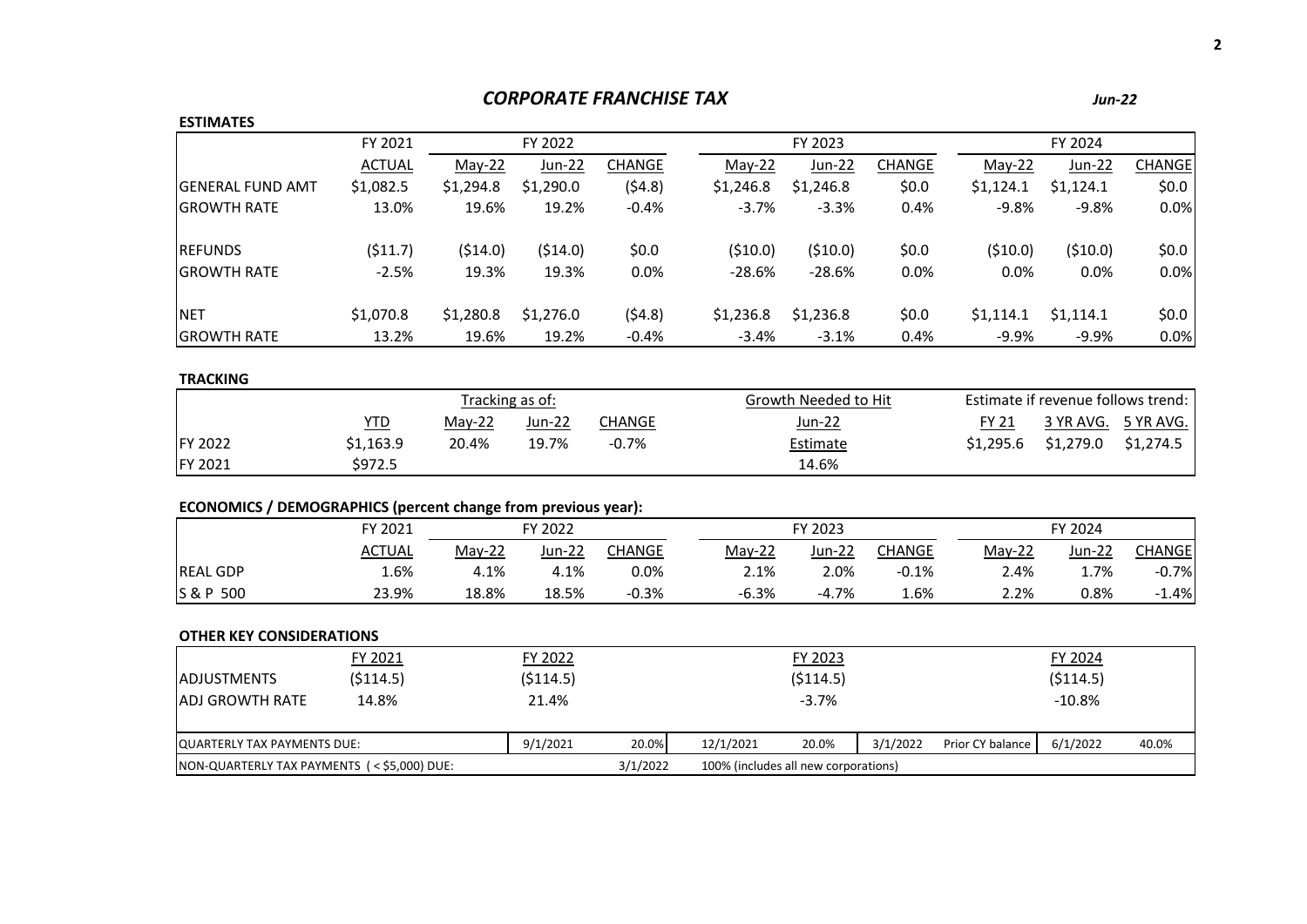# *BUSINESS ENTITY FEES Jun-22*

## **ESTIMATES**

|                         | FY 2021       | FY 2022  |         |         | FY 2023  |         |        | FY 2024  |         |                    |
|-------------------------|---------------|----------|---------|---------|----------|---------|--------|----------|---------|--------------------|
|                         | <b>ACTUAL</b> | $Mav-22$ | Jun-22  | CHANGE  | $Mav-22$ | Jun-22  | CHANGE | $Mav-22$ | Jun-22  | <b>CHANGE</b>      |
| <b>GENERAL FUND AMT</b> | \$148.3       | \$169.3  | \$169.3 | \$0.0   | \$159.8  | \$159.8 | \$0.0  | \$150.0  | \$150.0 | \$0.0 <sub>1</sub> |
| <b>GROWTH RATE</b>      | 16.7%         | 14.2%    | 14.2%   | $0.0\%$ | $-5.6%$  | $-5.6%$ | 0.0%   | $-6.1%$  | $-6.1%$ | 0.0%               |

## **TRACKING**

|                 |         |          | Tracking as of: |         | Growth Needed to Hit | Estimate if revenue follows trend: |         |                     |  |
|-----------------|---------|----------|-----------------|---------|----------------------|------------------------------------|---------|---------------------|--|
|                 | YTD     | $Mav-22$ | Jun-22          | CHANGE  | <u>Jun-22</u>        | <b>FY 21</b>                       |         | 3 YR AVG. 5 YR AVG. |  |
| <b>IFY 2022</b> | \$151.2 | 13.8%    | 12.0%           | $-1.9%$ | Estimate             | \$166.0                            | \$165.6 | \$166.0             |  |
| <b>IFY 2021</b> | \$135.1 |          |                 |         | 37.2%                |                                    |         |                     |  |
|                 |         |          |                 |         |                      |                                    |         |                     |  |

# **ECONOMICS / DEMOGRAPHICS (percent change from previous year):**

|                 | FY 2021       | FY 2022  |          | FY 2023 |          |         | FY 2024       |          |         |         |
|-----------------|---------------|----------|----------|---------|----------|---------|---------------|----------|---------|---------|
|                 | <b>ACTUAL</b> | $May-22$ | $Jun-22$ | CHANGE  | $Mav-22$ | Jun-22  | <b>CHANGE</b> | $Mav-22$ | Jun-22  | CHANGEI |
| <b>REAL GDP</b> | 1.6%          | 4.1%     | 4.1%     | 0.0%    | 2.1%     | 2.0%    | $-0.1%$       | 2.4%     | $1.7\%$ | $-0.7%$ |
| S & P 500       | 23.9%         | 18.8%    | 18.5%    | $-0.3%$ | $-6.3%$  | $-4.7%$ | 1.6%          | 2.2%     | 0.8%    | $-1.4%$ |

|                        | FY 2021 | FY 2022 | FY 2023 | FY 2024 |
|------------------------|---------|---------|---------|---------|
| <b>ADJUSTMENTS</b>     | \$0.0   | \$0.0   | \$0.0   | \$0.0   |
| <b>ADJ GROWTH RATE</b> | 16.7%   | 14.2%   | $-5.6%$ | $-6.1%$ |
|                        |         |         |         |         |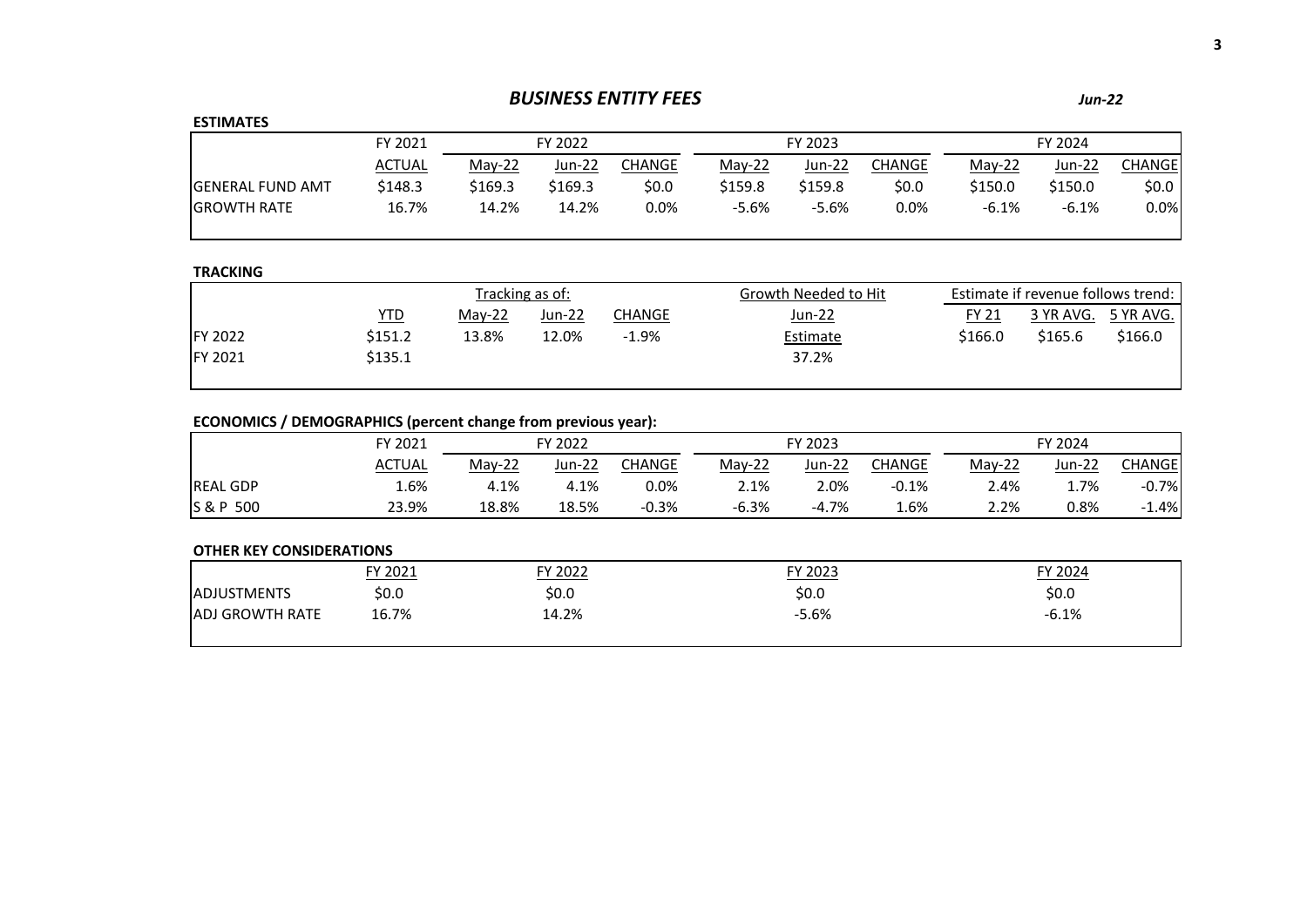# *LLC's / LP's & UNIFORM COMMERCIAL CODE Jun-22*

| LLC's / LP's                    |               |         |                 |               |          |                      |               |          |                                    |                     |
|---------------------------------|---------------|---------|-----------------|---------------|----------|----------------------|---------------|----------|------------------------------------|---------------------|
|                                 | FY 2021       |         | FY 2022         |               |          | FY 2023              |               |          | FY 2024                            |                     |
|                                 | <b>ACTUAL</b> | May-22  | Jun-22          | <b>CHANGE</b> | May-22   | $Jun-22$             | <b>CHANGE</b> | May-22   | Jun-22                             | CHANGE              |
| LLC's / LP's                    | \$385.3       | \$433.0 | \$427.0         | (56.0)        | \$433.0  | \$433.0              | \$0.0\$       | \$420.8  | \$420.8                            | \$0.0\$             |
| <b>GROWTH RATE</b>              | 11.6%         | 12.4%   | 10.8%           | $-1.6%$       | 0.0%     | 1.4%                 | 1.4%          | $-2.8%$  | $-2.8%$                            | 0.0%                |
| <b>TRACKING</b>                 |               |         |                 |               |          |                      |               |          |                                    |                     |
|                                 |               |         | Tracking as of: |               |          | Growth Needed to Hit |               |          | Estimate if revenue follows trend: |                     |
|                                 | <b>YTD</b>    | May-22  | Jun-22          | CHANGE        |          | Jun-22               |               | FY 21    |                                    | 3 YR AVG. 5 YR AVG. |
| FY 2022                         | \$371.9       | 7.0%    | 10.3%           | 3.3%          |          | Estimate             |               | \$424.9  | \$421.8                            | \$422.1             |
| FY 2021                         | \$337.2       |         |                 |               |          | 14.7%                |               |          |                                    |                     |
| <b>OTHER KEY CONSIDERATIONS</b> |               |         |                 |               |          |                      |               |          |                                    |                     |
|                                 | FY 2021       |         | FY 2022         |               |          | FY 2023              |               |          | FY 2024                            |                     |
| <b>ADJUSTMENTS</b>              | \$0.0         |         | \$0.0           |               |          | \$0.0\$              |               |          | \$0.0\$                            |                     |
| <b>ADJ GROWTH RATE</b>          | 11.6%         |         | 10.8%           |               |          | 1.4%                 |               |          | $-2.8%$                            |                     |
| <b>UNIFORM COMMERCIAL CODE</b>  |               |         |                 |               |          |                      |               |          |                                    |                     |
|                                 | FY 2021       |         | FY 2022         |               |          | FY 2023              |               |          | FY 2024                            |                     |
|                                 | <b>ACTUAL</b> | May-22  | $Jun-22$        | <b>CHANGE</b> | $May-22$ | $Jun-22$             | <b>CHANGE</b> | May-22   | $Jun-22$                           | <b>CHANGE</b>       |
| <b>UCC</b>                      | \$25.6        | \$30.9  | \$30.9          | \$0.0\$       | \$30.9   | \$30.9               | \$0.0\$       | \$26.5   | \$26.5                             | \$0.0\$             |
| <b>GROWTH RATE</b>              | 1.5%          | 20.7%   | 20.7%           | 0.0%          | 0.0%     | 0.0%                 | 0.0%          | $-14.4%$ | $-14.4%$                           | 0.0%                |
| <b>Tracking</b>                 |               |         |                 |               |          |                      |               |          |                                    |                     |
|                                 |               |         | Tracking as of: |               |          | Growth Needed to Hit |               |          | Estimate if revenue follows trend: |                     |
|                                 | <b>YTD</b>    | May-22  | <b>Jun-22</b>   | CHANGE        |          | Jun-22               |               | FY 21    | 3 YR AVG.                          | 5 YR AVG.           |
| FY 2022                         | \$28.5        | 18.6%   | 17.5%           | $-1.0%$       |          | <b>ESTIMATE</b>      |               | \$31.4   | \$31.1                             | \$31.2              |
| FY 2021                         | \$24.3        |         |                 |               |          | 79.9%                |               |          |                                    |                     |
| <b>OTHER KEY CONSIDERATIONS</b> |               |         |                 |               |          |                      |               |          |                                    |                     |
|                                 | FY 2021       |         | FY 2022         |               |          | FY 2023              |               |          | FY 2024                            |                     |
| <b>ADJUSTMENTS</b>              | (51.7)        |         | (51.8)          |               |          | (51.9)               |               |          | (52.0)                             |                     |
| <b>ADJ GROWTH RATE</b>          | 0.0%          |         | 22.2%           |               |          | $-0.3%$              |               |          | $-15.6%$                           |                     |
|                                 |               |         |                 |               |          |                      |               |          |                                    |                     |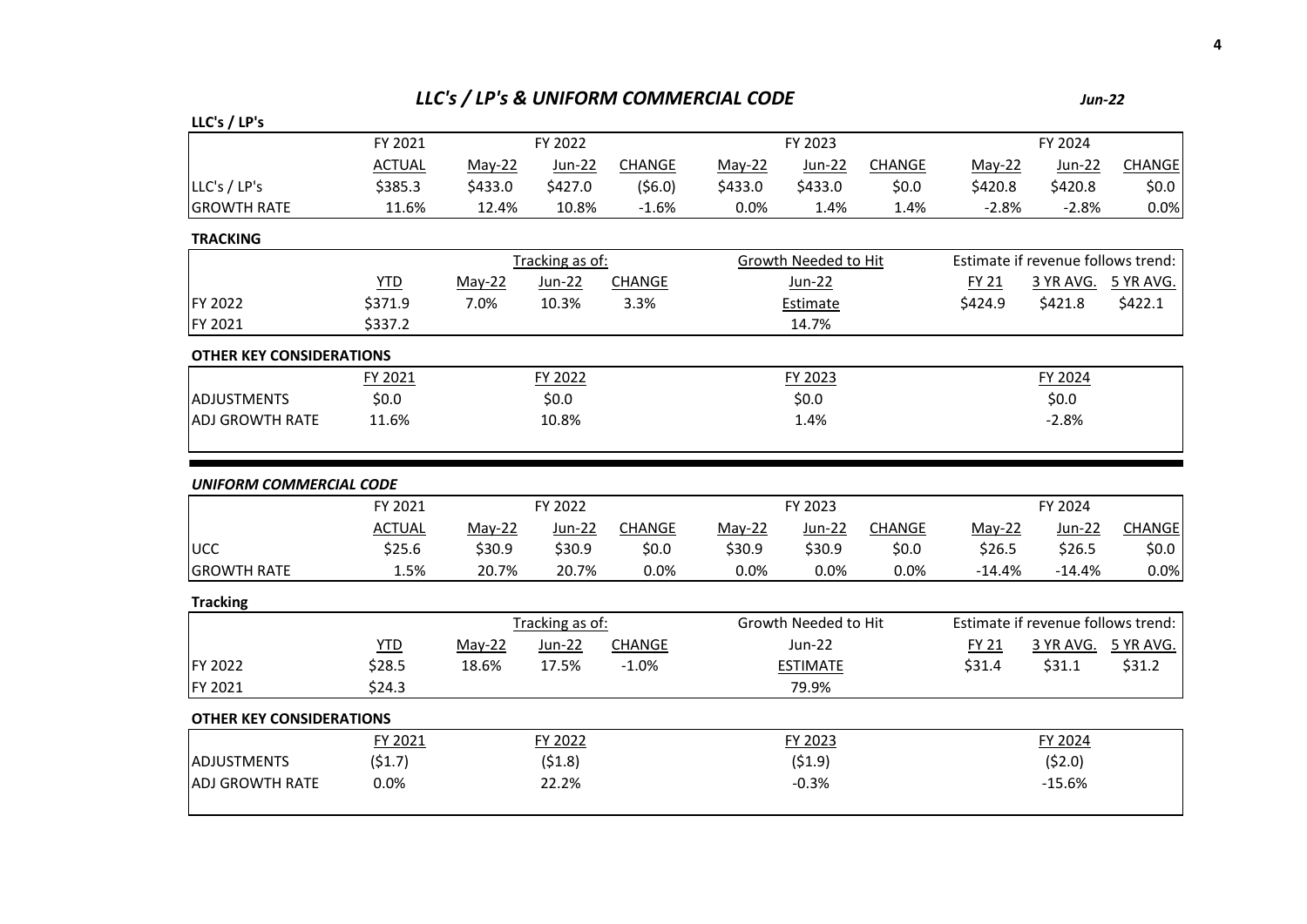# *UNCLAIMED PROPERTY*

# **ESTIMATES**

|                          | FY 2021       |          | FY 2023<br>FY 2022 |         |          |               | FY 2024       |            |          |               |
|--------------------------|---------------|----------|--------------------|---------|----------|---------------|---------------|------------|----------|---------------|
|                          | <b>ACTUAL</b> | $May-22$ | <b>Jun-22</b>      | CHANGE  | $May-22$ | <b>Jun-22</b> | <b>CHANGE</b> | May-22     | Jun-22   | <b>CHANGE</b> |
| <b>IGENERAL FUND AMT</b> | \$554.0       | \$554.0  | \$554.0            | \$0.0   | \$525.0  | \$525.0       | \$0.0         | \$500.0    | \$500.0  | \$0.0\$       |
| <b>IGROWTH RATE</b>      | 0.0%          | 0.0%     | 0.0%               | $0.0\%$ | $-5.2%$  | $-5.2%$       | 0.0%          | $-4.8%$    | $-4.8%$  | 0.0%          |
| <b>REFUNDS</b>           | ( \$105.4)    | (5200.0) | (\$210.0)          | (510.0) | (5185.0) | (5185.0)      | \$0.0\$       | ( \$160.0) | (5160.0) | \$0.0\$       |
| <b>IGROWTH RATE</b>      | $-4.1%$       | 89.8%    | 99.3%              | 9.5%    | $-7.5%$  | $-11.9%$      | $-4.4%$       | $-13.5%$   | $-13.5%$ | 0.0%          |
| <b>INET</b>              | \$448.6       | \$354.0  | \$344.0            | (510.0) | \$340.0  | \$340.0       | \$0.0         | \$340.0    | \$340.0  | \$0.0\$       |
| <b>IGROWTH RATE</b>      | 1.0%          | $-21.1%$ | $-23.3%$           | $-2.2%$ | $-4.0%$  | $-1.2%$       | 2.8%          | 0.0%       | 0.0%     | 0.0%          |

# **TRACKING**

|                 |            |          | Tracking as of: |         | Growth Needed to Hit |         | Estimate if revenue follows trend: |           |
|-----------------|------------|----------|-----------------|---------|----------------------|---------|------------------------------------|-----------|
|                 | <u>YTD</u> | $Mav-22$ | Jun-22          | CHANGE  | Jun-22               | FY 21   | 3 YR AVG.                          | 5 YR AVG. |
| <b>IFY 2022</b> | \$554.0    | $0.0\%$  | 0.0%            | $0.0\%$ | <b>Estimate</b>      | \$554.0 | \$604.2                            | \$679.7   |
| FY 2021         | \$554.0    |          |                 |         | 0.0%                 |         |                                    |           |
|                 |            |          |                 |         |                      |         |                                    |           |

# **ECONOMICS / DEMOGRAPHICS (percent change from previous year):**

|                              | FY 2021       |          | FY 2022 |         |          | FY 2023  |        |          | FY 2024 |         |  |
|------------------------------|---------------|----------|---------|---------|----------|----------|--------|----------|---------|---------|--|
|                              | <b>ACTUAL</b> | $May-22$ | Jun-22  | CHANGE  | $Mav-22$ | Jun-22   | CHANGE | $May-22$ | Jun-22  | CHANGEI |  |
| S & P 500                    | 23.9%         | 18.8%    | 18.5%   | $-0.3%$ | $-6.3%$  | $-4.7\%$ | 1.6%   | 2.2%     | 0.8%    | $-1.4%$ |  |
| U.S. DIVIDENDS,              |               |          |         |         |          |          |        |          |         |         |  |
| <b>INTEREST &amp; RENTAL</b> | $-1.4%$       | 3.6%     | 3.6%    | 0.0%    | 5.2%     | 6.5%     | 1.3%   | 7.2%     | 7.6%    | 0.4%    |  |
| <b>INCOME</b>                |               |          |         |         |          |          |        |          |         |         |  |

| <b>OTHER KEY CONSIDERATIONS</b> |         |          |         |         |  |  |  |  |  |  |
|---------------------------------|---------|----------|---------|---------|--|--|--|--|--|--|
|                                 | FY 2021 | FY 2022  | FY 2023 | FY 2024 |  |  |  |  |  |  |
| <b>ADJUSTMENTS</b>              | \$0.0   | \$0.0    | \$0.0   | \$0.0   |  |  |  |  |  |  |
| <b>ADJ GROWTH RATE</b>          | $-8.0%$ | $-23.3%$ | $-1.2%$ | 0.0%    |  |  |  |  |  |  |
|                                 |         |          |         |         |  |  |  |  |  |  |

*Jun-22*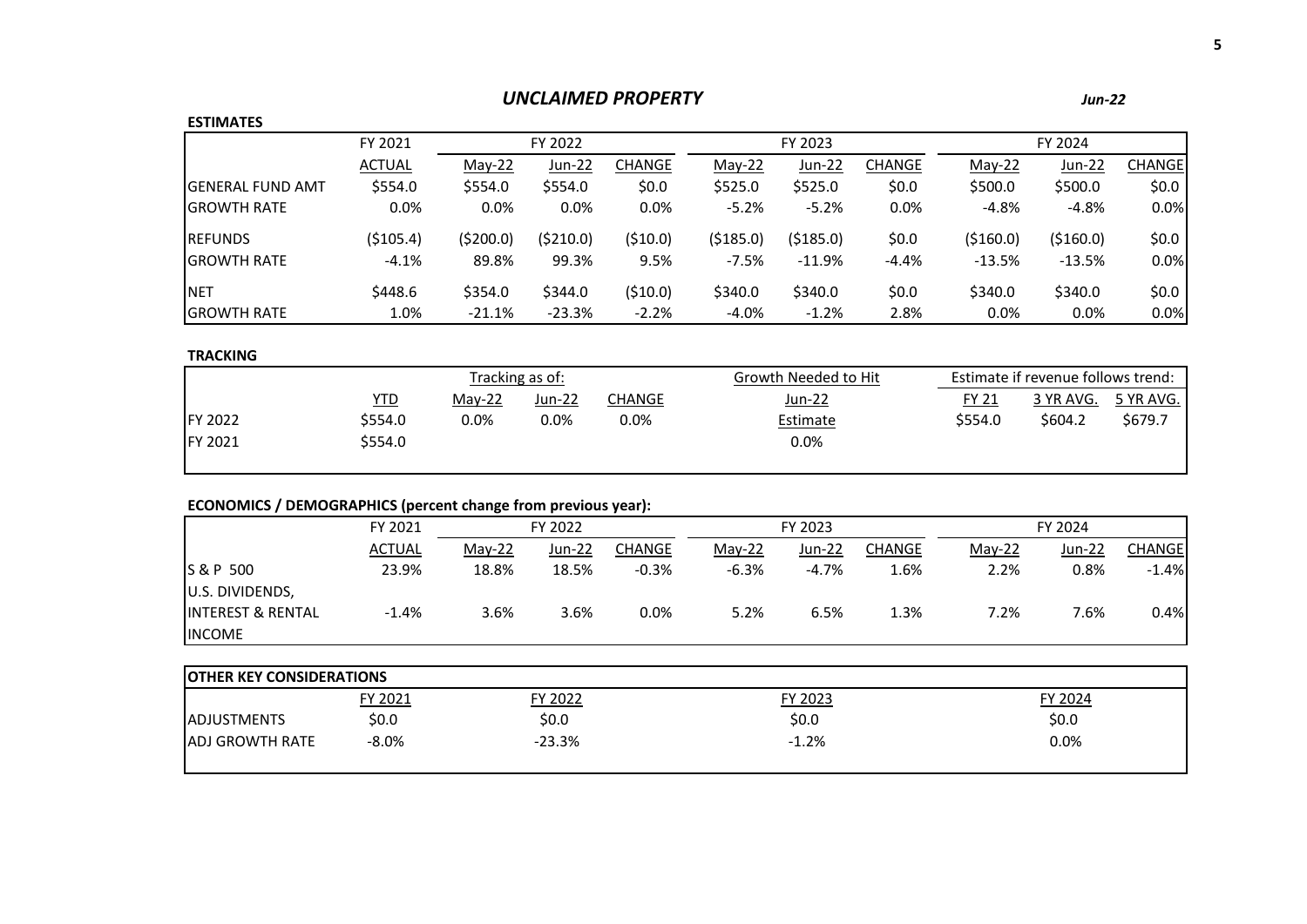# *GROSS RECEIPTS TAX Jun-22*

## **ESTIMATES**

| FY 2024 |                             |  |
|---------|-----------------------------|--|
| Jun-22  | CHANGE                      |  |
| \$371.9 | \$6.8                       |  |
| 4.0%    | 0.0%                        |  |
|         | $Mav-22$<br>\$365.1<br>4.0% |  |

## **TRACKING**

|                             |         | Tracking as of: |        |         | Growth Needed to Hit | Estimate if revenue follows trend: |           |           |  |
|-----------------------------|---------|-----------------|--------|---------|----------------------|------------------------------------|-----------|-----------|--|
|                             | YTD     | May-22          | Jun-22 | CHANGE  | Jun-22               | <b>FY 21</b>                       | 3 YR AVG. | 5 YR AVG. |  |
| <b>IFY 2022</b>             | \$303.1 | 19.5%           | 19.2%  | $-0.3%$ | Estimate             | \$333.7                            | \$324.9   | \$324.2   |  |
| <b>FY 2021 (Adjusted)</b>   | \$254.2 |                 |        |         | $-5.1%$              |                                    |           |           |  |
| <b>FY 2021 (FSF Actual)</b> | \$255.6 |                 |        |         |                      |                                    |           |           |  |

# **ECONOMICS / DEMOGRAPHICS (percent change from previous year):**

|                                                                         | FY 2021       | FY 2023<br>FY 2022 |        |               |          |        | FY 2024       |          |          |               |
|-------------------------------------------------------------------------|---------------|--------------------|--------|---------------|----------|--------|---------------|----------|----------|---------------|
|                                                                         | <b>ACTUAL</b> | May-22             | Jun-22 | <b>CHANGE</b> | $May-22$ | Jun-22 | <b>CHANGE</b> | May-22   | Jun-22   | <b>CHANGE</b> |
| <b>INOMINAL CONSUMER</b><br><b>EXP</b>                                  | 5.0%          | 11.0%              | 11.3%  | 0.3%          | 6.5%     | 7.7%   | 1.2%          | 3.9%     | 4.0%     | 0.1%          |
| <b>IPRICE OF CRUDE OIL</b><br><b>IRECEIVED IN</b><br><b>IREFINERIES</b> | 8.2%          | 61.0%              | 60.4%  | $-0.6%$       | 0.0%     | 16.3%  | 16.3%         | $-13.1%$ | $-14.2%$ | $-1.1%$       |
| <b>IDE PERSONAL INCOME</b>                                              | 6.2%          | 3.2%               | 3.5%   | 0.3%          | 5.5%     | 5.5%   | 0.0%          | 4.6%     | 4.3%     | $-0.3%$       |
| <b>IDE EMPLOYMENT</b>                                                   | $-1.9%$       | 2.7%               | 2.8%   | 0.1%          | 4.5%     | 4.3%   | $-0.2%$       | 0.0%     | 0.0%     | 0.0%          |

|                        | FY 2021               | FY 2022 | FY 2023 | FY 2024                |
|------------------------|-----------------------|---------|---------|------------------------|
| <b>ADJUSTMENTS</b>     | <b>¢11</b><br>J 1 1 . | \$11.7  | \$11.7  | <b>C117</b><br>، ۱۱۰ ک |
| <b>ADJ GROWTH RATE</b> | 10.2%                 | 16.3%   | 8.9%    | 3.9%                   |
|                        |                       |         |         |                        |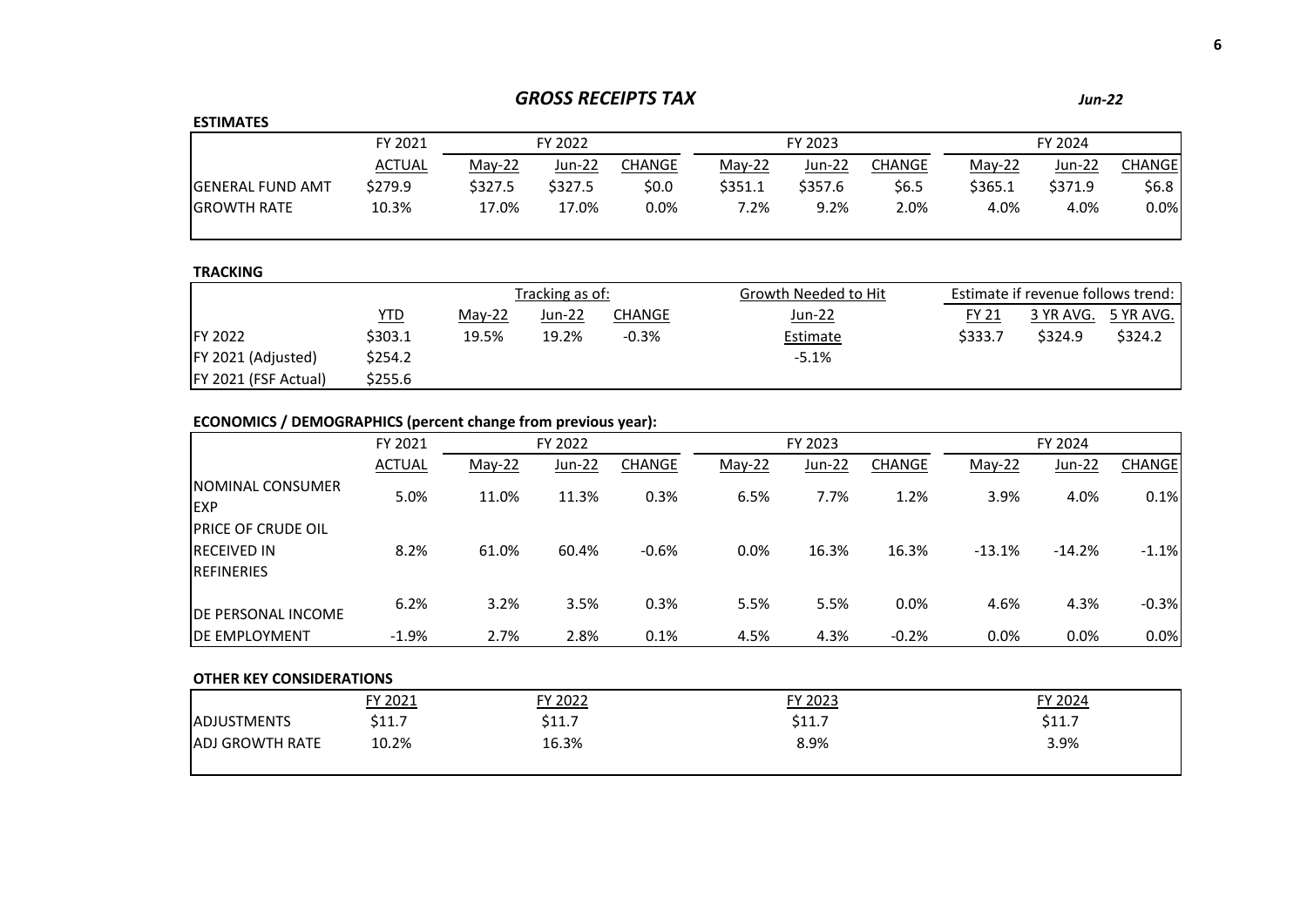| <b>ESTIMATES</b><br>FY 2022<br>FY 2021<br>FY 2023<br>FY 2024<br><b>ACTUAL</b><br><b>Jun-22</b><br><b>CHANGE</b><br>$May-22$<br><b>CHANGE</b><br><b>CHANGE</b><br>May-22<br>Jun-22<br>May-22<br>Jun-22<br>LOTTERY - TOTAL<br>\$233.1<br>\$232.1<br>\$215.7<br>\$233.1<br>\$0.0\$<br>\$232.1<br>\$0.0<br>\$227.8<br>\$227.8<br><b>GROWTH RATE</b><br>$-0.4%$<br>21.6%<br>8.1%<br>8.1%<br>0.0%<br>$-0.4%$<br>0.0%<br>$-1.8%$<br>$-1.8%$<br>VIDEO/SPORTS/TABLE<br>\$171.7<br>\$0.0\$<br>\$169.1<br>\$169.1<br>\$164.2<br>\$164.2<br>\$155.3<br>\$171.7<br>\$0.0<br><b>GROWTH RATE</b><br>24.3%<br>10.6%<br>10.6%<br>0.0%<br>$-1.5%$<br>$-1.5%$<br>0.0%<br>$-2.9%$<br>$-2.9%$<br>\$60.4<br>\$63.0<br>\$63.0<br>\$0.0<br>\$63.6<br>\$63.6<br>\$61.4<br>\$61.4<br>\$0.0\$<br><b>TRADITIONAL</b><br><b>GROWTH RATE</b><br>15.1%<br>1.6%<br>1.6%<br>0.0%<br>2.6%<br>2.6%<br>0.0%<br>1.0%<br>1.0%<br><b>TRACKING</b><br>Estimate if revenue follows trend:<br><b>TOTAL</b> (Accounting)<br>Tracking as of:<br>Growth Needed to Hit<br><b>YTD</b><br><b>CHANGE</b><br>May-22<br>Jun-22<br>3 YR AVG.<br>5 YR AVG.<br>Jun-22<br>FY 21<br><b>FY 2022</b><br>\$210.0<br>\$233.6<br>10.4%<br>9.7%<br>$-0.7%$<br>\$236.7<br>\$234.5<br>Estimate<br>FY 2021<br>\$191.4<br>$-4.9%$<br>VIDEO/SPORTS/TABLE (Lottery Office)<br>Tracking as of:<br>Growth Needed to Hit |
|---------------------------------------------------------------------------------------------------------------------------------------------------------------------------------------------------------------------------------------------------------------------------------------------------------------------------------------------------------------------------------------------------------------------------------------------------------------------------------------------------------------------------------------------------------------------------------------------------------------------------------------------------------------------------------------------------------------------------------------------------------------------------------------------------------------------------------------------------------------------------------------------------------------------------------------------------------------------------------------------------------------------------------------------------------------------------------------------------------------------------------------------------------------------------------------------------------------------------------------------------------------------------------------------------------------------------------------------------|
|                                                                                                                                                                                                                                                                                                                                                                                                                                                                                                                                                                                                                                                                                                                                                                                                                                                                                                                                                                                                                                                                                                                                                                                                                                                                                                                                                   |
|                                                                                                                                                                                                                                                                                                                                                                                                                                                                                                                                                                                                                                                                                                                                                                                                                                                                                                                                                                                                                                                                                                                                                                                                                                                                                                                                                   |
|                                                                                                                                                                                                                                                                                                                                                                                                                                                                                                                                                                                                                                                                                                                                                                                                                                                                                                                                                                                                                                                                                                                                                                                                                                                                                                                                                   |
|                                                                                                                                                                                                                                                                                                                                                                                                                                                                                                                                                                                                                                                                                                                                                                                                                                                                                                                                                                                                                                                                                                                                                                                                                                                                                                                                                   |
|                                                                                                                                                                                                                                                                                                                                                                                                                                                                                                                                                                                                                                                                                                                                                                                                                                                                                                                                                                                                                                                                                                                                                                                                                                                                                                                                                   |
|                                                                                                                                                                                                                                                                                                                                                                                                                                                                                                                                                                                                                                                                                                                                                                                                                                                                                                                                                                                                                                                                                                                                                                                                                                                                                                                                                   |
|                                                                                                                                                                                                                                                                                                                                                                                                                                                                                                                                                                                                                                                                                                                                                                                                                                                                                                                                                                                                                                                                                                                                                                                                                                                                                                                                                   |
|                                                                                                                                                                                                                                                                                                                                                                                                                                                                                                                                                                                                                                                                                                                                                                                                                                                                                                                                                                                                                                                                                                                                                                                                                                                                                                                                                   |
|                                                                                                                                                                                                                                                                                                                                                                                                                                                                                                                                                                                                                                                                                                                                                                                                                                                                                                                                                                                                                                                                                                                                                                                                                                                                                                                                                   |
|                                                                                                                                                                                                                                                                                                                                                                                                                                                                                                                                                                                                                                                                                                                                                                                                                                                                                                                                                                                                                                                                                                                                                                                                                                                                                                                                                   |
|                                                                                                                                                                                                                                                                                                                                                                                                                                                                                                                                                                                                                                                                                                                                                                                                                                                                                                                                                                                                                                                                                                                                                                                                                                                                                                                                                   |
|                                                                                                                                                                                                                                                                                                                                                                                                                                                                                                                                                                                                                                                                                                                                                                                                                                                                                                                                                                                                                                                                                                                                                                                                                                                                                                                                                   |
|                                                                                                                                                                                                                                                                                                                                                                                                                                                                                                                                                                                                                                                                                                                                                                                                                                                                                                                                                                                                                                                                                                                                                                                                                                                                                                                                                   |
|                                                                                                                                                                                                                                                                                                                                                                                                                                                                                                                                                                                                                                                                                                                                                                                                                                                                                                                                                                                                                                                                                                                                                                                                                                                                                                                                                   |
|                                                                                                                                                                                                                                                                                                                                                                                                                                                                                                                                                                                                                                                                                                                                                                                                                                                                                                                                                                                                                                                                                                                                                                                                                                                                                                                                                   |
| <b>CHANGE</b><br>3 YR AVG.<br>5 YR AVG.<br>YTD<br>May-22<br>Jun-22<br>FY 21<br>Jun-22                                                                                                                                                                                                                                                                                                                                                                                                                                                                                                                                                                                                                                                                                                                                                                                                                                                                                                                                                                                                                                                                                                                                                                                                                                                             |
| <b>FY 2022</b><br>\$159.9<br>\$178.8<br>\$178.5<br>17.9%<br>16.7%<br>$-1.2%$<br>\$181.2<br>Estimate                                                                                                                                                                                                                                                                                                                                                                                                                                                                                                                                                                                                                                                                                                                                                                                                                                                                                                                                                                                                                                                                                                                                                                                                                                               |
| \$137.0<br>FY 2021<br>$-35.5%$                                                                                                                                                                                                                                                                                                                                                                                                                                                                                                                                                                                                                                                                                                                                                                                                                                                                                                                                                                                                                                                                                                                                                                                                                                                                                                                    |
| <b>TRADITIONAL (Lottery Office)</b><br>Tracking as of:<br>Growth Needed to Hit                                                                                                                                                                                                                                                                                                                                                                                                                                                                                                                                                                                                                                                                                                                                                                                                                                                                                                                                                                                                                                                                                                                                                                                                                                                                    |
| <b>CHANGE</b><br>FY 21<br>3 YR AVG.<br>5 YR AVG.<br>YTD<br>May-22<br>Jun-22<br>Jun-22                                                                                                                                                                                                                                                                                                                                                                                                                                                                                                                                                                                                                                                                                                                                                                                                                                                                                                                                                                                                                                                                                                                                                                                                                                                             |
| \$61.8<br>FY 2022<br>\$56.1<br>$-0.6%$<br>\$62.3<br>\$62.4<br>3.8%<br>3.2%<br>Estimate                                                                                                                                                                                                                                                                                                                                                                                                                                                                                                                                                                                                                                                                                                                                                                                                                                                                                                                                                                                                                                                                                                                                                                                                                                                            |
| FY 2021<br>\$54.3<br>$-12.2%$                                                                                                                                                                                                                                                                                                                                                                                                                                                                                                                                                                                                                                                                                                                                                                                                                                                                                                                                                                                                                                                                                                                                                                                                                                                                                                                     |
|                                                                                                                                                                                                                                                                                                                                                                                                                                                                                                                                                                                                                                                                                                                                                                                                                                                                                                                                                                                                                                                                                                                                                                                                                                                                                                                                                   |
| <b>OTHER KEY CONSIDERATIONS</b><br>$\sim$ $\sim$ $\sim$ $\sim$<br>$\sim$ $\sim$ $\sim$ $\sim$<br>$\sim$ $\sim$ $\sim$ $\sim$ $\sim$                                                                                                                                                                                                                                                                                                                                                                                                                                                                                                                                                                                                                                                                                                                                                                                                                                                                                                                                                                                                                                                                                                                                                                                                               |

|                         | FY 2021 | FY 2022 | FY 2023 | FY 2024 |
|-------------------------|---------|---------|---------|---------|
| <b>ADJUSTMENTS</b>      | \$16.8  | \$17.6  | \$17.6  | \$17.6  |
| <b>JADJ GROWTH RATE</b> | 19.7%   | 7.8%    | $-0.4%$ | $-1.7%$ |
|                         |         |         |         |         |

*LOTTERY Jun-22*

 **7**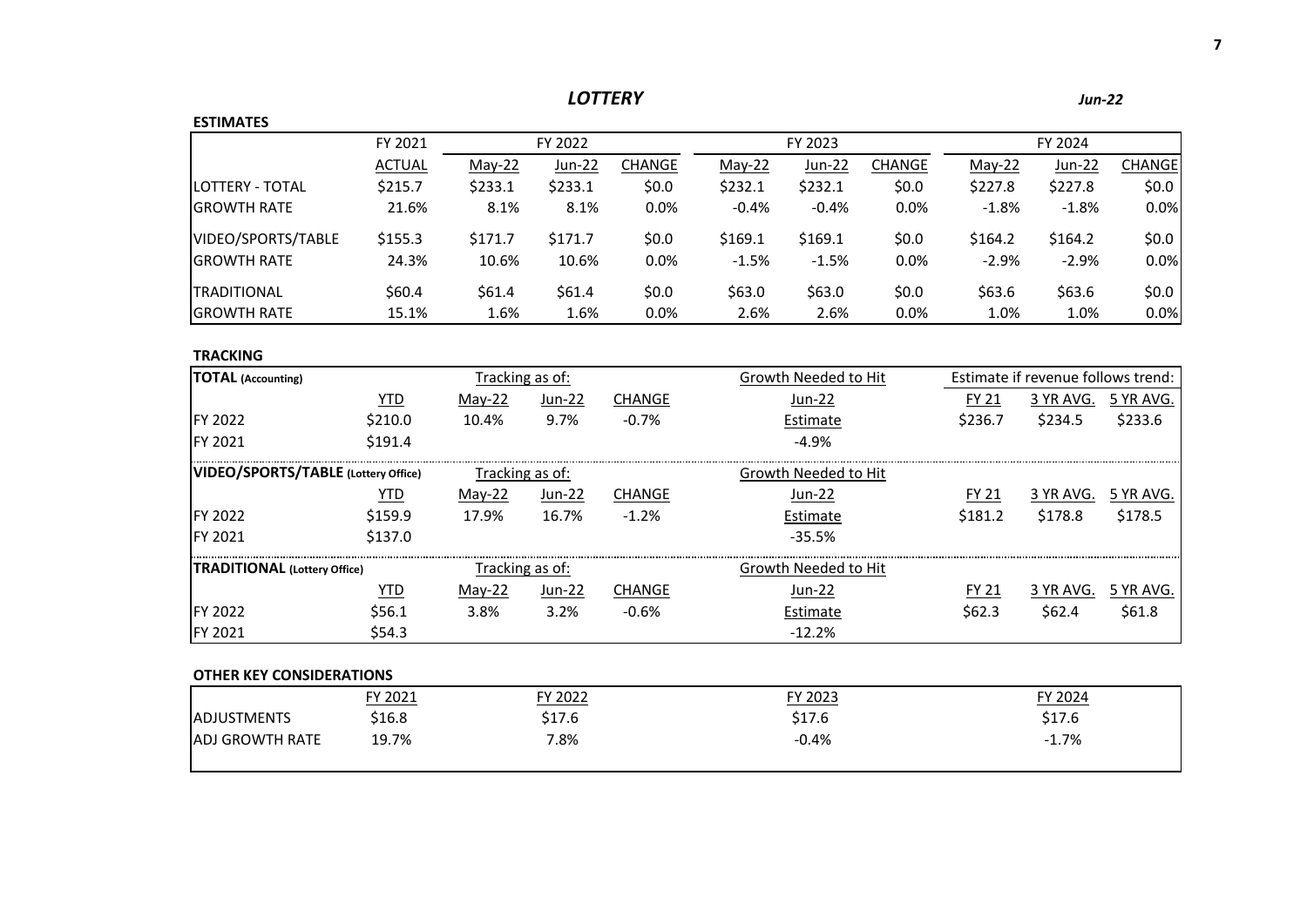# *CORPORATE INCOME TAX Jun-22*

## **ESTIMATES**

| -----------                |               |          |         |               |          |          |               |         |         |               |
|----------------------------|---------------|----------|---------|---------------|----------|----------|---------------|---------|---------|---------------|
|                            | FY 2021       |          | FY 2022 |               |          | FY 2023  |               |         | FY 2024 |               |
|                            | <b>ACTUAL</b> | $May-22$ | Jun-22  | <b>CHANGE</b> | May-22   | Jun-22   | <b>CHANGE</b> | May-22  | Jun-22  | <b>CHANGE</b> |
| <b>IGROSS GENERAL FUND</b> | \$255.3       | \$352.6  | \$375.0 | \$22.4        | \$253.2  | \$269.3  | \$16.1        | \$257.5 | \$273.8 | \$16.3        |
| <b>IGROWTH RATE</b>        | 59.6%         | 38.1%    | 46.9%   | 8.8%          | $-28.2%$ | $-28.2%$ | 0.0%          | 1.7%    | 1.7%    | 0.0%          |
| <b>REFUNDS</b>             | (545.6)       | (564.4)  | (566.7) | (\$2.3)       | (\$70.0) | (570.0)  | \$0.0         | (570.0) | (570.0) | \$0.0\$       |
| <b>IGROWTH RATE</b>        | 4.9%          | 41.1%    | 46.2%   | 5.0%          | 8.7%     | 4.9%     | $-3.7%$       | 0.0%    | 0.0%    | 0.0%          |
| <b>NET</b>                 | \$209.7       | \$288.2  | \$308.3 | \$20.1        | \$183.2  | \$199.3  | \$16.1        | \$187.5 | \$203.8 | \$16.3        |
| <b>GROWTH RATE</b>         | 80.0%         | 37.4%    | 47.0%   | 9.6%          | $-36.4%$ | -35.4%   | 1.1%          | 2.3%    | 2.3%    | $-0.1%$       |

## **TRACKING**

|                 |            |          | Tracking as of: |        | Growth Needed to Hit |              | Estimate if revenue follows trend: |                     |
|-----------------|------------|----------|-----------------|--------|----------------------|--------------|------------------------------------|---------------------|
|                 | <u>YTD</u> | $Mav-22$ | Jun-22          | CHANGE | <u>Jun-22</u>        | <b>FY 21</b> |                                    | 3 YR AVG. 5 YR AVG. |
| <b>IFY 2022</b> | \$311.9    | 28.5%    | 48.5%           | 20.0%  | <b>Estimate</b>      | \$379.2      | \$372.9                            | \$377.2             |
| FY 2021         | \$210.0    |          |                 |        | 39.2%                |              |                                    |                     |

# **ECONOMICS / DEMOGRAPHICS (percent change from previous year):**

|                          | FY 2021       | FY 2022  |        | FY 2023 |          |         | FY 2024 |          |         |         |
|--------------------------|---------------|----------|--------|---------|----------|---------|---------|----------|---------|---------|
|                          | <b>ACTUAL</b> | $Mav-22$ | Jun-22 | CHANGE  | $Mav-22$ | Jun-22  | CHANGE  | $Mav-22$ | Jun-22  | CHANGEl |
| <b>REAL GDP</b>          | 1.6%          | 4.1%     | 4.1%   | $0.0\%$ | 2.1%     | 2.0%    | $-0.1%$ | 2.4%     | 1.7%    | $-0.7%$ |
| U.S. PRE-TAX             | 29.0%         | 13.1%    | 16.6%  | 3.5%    | $-4.4%$  | $-1.0%$ | 3.4%    | 4.5%     | 2.3%    | $-2.2%$ |
| <b>CORPORATE PROFITS</b> |               |          |        |         |          |         |         |          |         |         |
| DE Employment            | $-1.9%$       | 2.7%     | 2.8%   | $0.1\%$ | 4.5%     | 4.3%    | $-0.2%$ | $0.0\%$  | $0.0\%$ | 0.0%    |

|                             | FY 2021 | FY 2022   |       |            | FY 2023  |           |       | FY 2024   |       |
|-----------------------------|---------|-----------|-------|------------|----------|-----------|-------|-----------|-------|
| <b>ADJUSTMENTS</b>          | (12.8)  | 3.7       |       |            | (10.6)   |           |       | (20.3)    |       |
| <b>JADJ GROWTH RATE</b>     | 21.9%   | 58.4%     |       |            | $-39.5%$ |           |       | $-2.7%$   |       |
|                             |         |           |       |            |          |           |       |           |       |
| TENTATIVE TAX PAYMENTS DUE: |         | 9/15/2021 | 20.0% | 12/15/2021 | 10.0%    | 4/15/2022 | 50.0% | 6/15/2022 | 20.0% |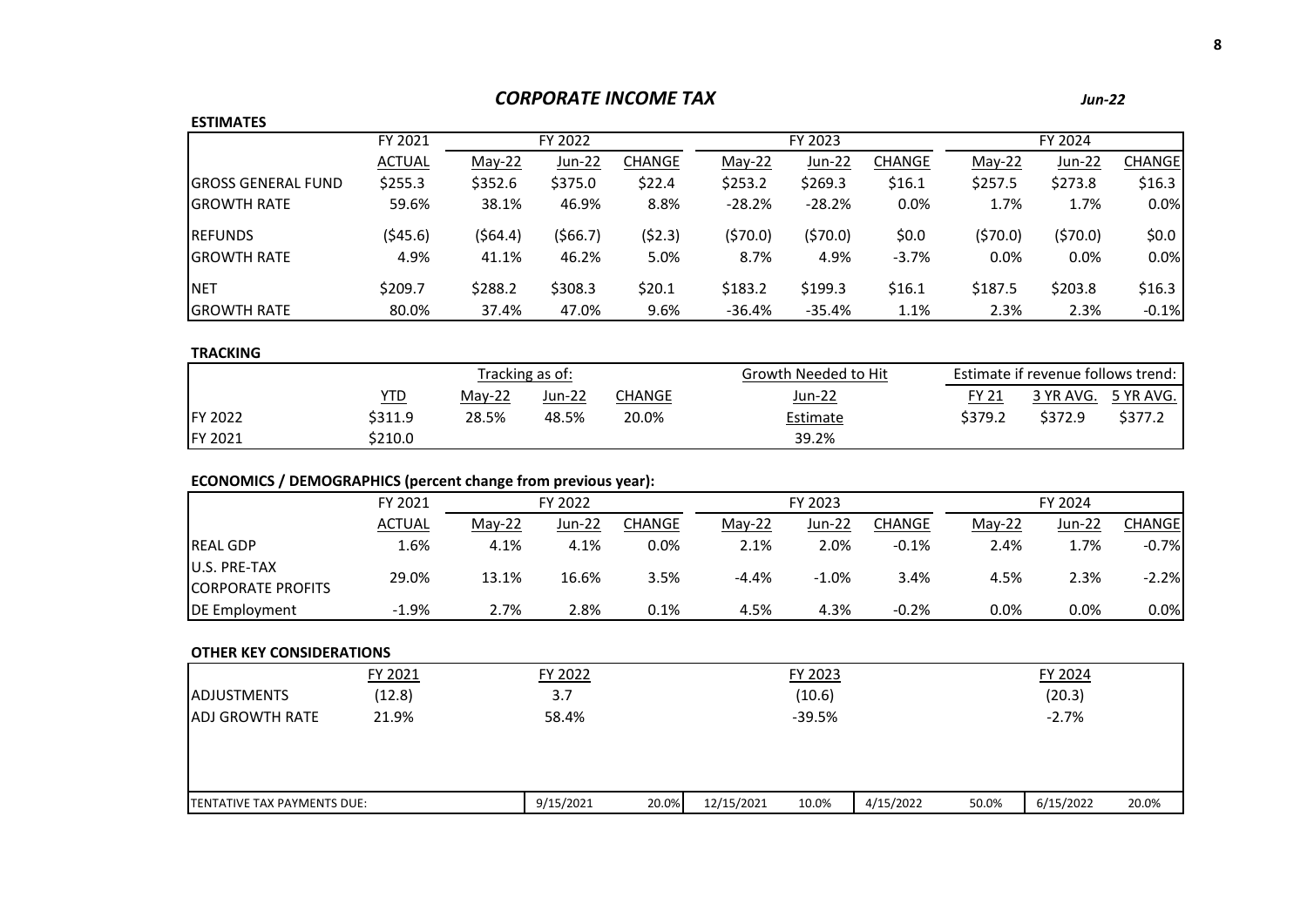# *REALTY TRANSFER TAX Jun-22*

## **ESTIMATES**

|                          | FY 2021 | FY 2022  |         |        |         | FY 2023   |          | FY 2024 |         |        |
|--------------------------|---------|----------|---------|--------|---------|-----------|----------|---------|---------|--------|
|                          | ACTUAL  | $May-22$ | Jun-22  | CHANGE | May-22  | Jun-22    | CHANGE   | May-22  | Jun-22  | CHANGE |
| <b>IGENERAL FUND AMT</b> | \$236.5 | \$308.0  | \$308.0 | \$0.0  | \$302.0 | \$277.2   | (\$24.8) | \$271.8 | \$271.8 | \$0.0  |
| <b>IGROWTH RATE</b>      | 42.4%   | 30.2%    | 30.2%   | 0.0%   | $-1.9%$ | $-10.0\%$ | $-8.1%$  | -10.0%  | $-1.9%$ | 8.1%   |
|                          |         |          |         |        |         |           |          |         |         |        |

## **TRACKING**

|                             |            | GF Tracking as of: |        |         | Estimate if revenue follows trend:<br>Growth Needed to Hit |         |           |           |
|-----------------------------|------------|--------------------|--------|---------|------------------------------------------------------------|---------|-----------|-----------|
|                             | <u>YTD</u> | May-22             | Jun-22 | CHANGE  | Jun-22                                                     | FY 21   | 3 YR AVG. | 5 YR AVG. |
| <b>IFY 2022</b>             | \$279.3    | 32.4%              | 30.8%  | $-1.5%$ | Estimate                                                   | \$330.2 | \$329.0   | \$332.0   |
| <b>FY 2021 (Adjusted)</b>   | \$213.5    |                    |        |         | 24.3%                                                      |         |           |           |
| <b>FY 2021 (FSF Actual)</b> | \$208.2    |                    |        |         |                                                            |         |           |           |

# **ECONOMICS / DEMOGRAPHICS (percent change from previous year):**

|                                                | FY 2021       | FY 2022  |               |        | FY 2023  |        |         | FY 2024  |          |                |
|------------------------------------------------|---------------|----------|---------------|--------|----------|--------|---------|----------|----------|----------------|
|                                                | <b>ACTUAL</b> | $May-22$ | <b>Jun-22</b> | CHANGE | $Mav-22$ | Jun-22 | CHANGE  | $Mav-22$ | $Jun-22$ | <b>CHANGEI</b> |
| <b>ICOMMITMENT RATE</b><br><b>JON MORTGAGE</b> | 2.9%          | 3.7%     | 3.7%          | 0.0%   | 5.2%     | 5.2%   | 0.0%    | 5.0%     | 5.0%     | 0.0%           |
| <b>IDE EMPLOYMENT</b>                          | $-1.9%$       | $2.7\%$  | 2.8%          | 0.1%   | 4.5%     | 4.3%   | $-0.2%$ | 0.0%     | 0.0%     | 0.0%           |

|                        | FY 2021  | FY 2022 | FY 2023   | FY 2024 |
|------------------------|----------|---------|-----------|---------|
| <b>JADJUSTMENTS</b>    | (\$64.9) | (569.6) | ( \$64.0) | (568.4) |
| <b>ADJ GROWTH RATE</b> | 49.2%    | 38.9%   | $-10.6%$  | $-4.6%$ |
|                        |          |         |           |         |
|                        |          |         |           |         |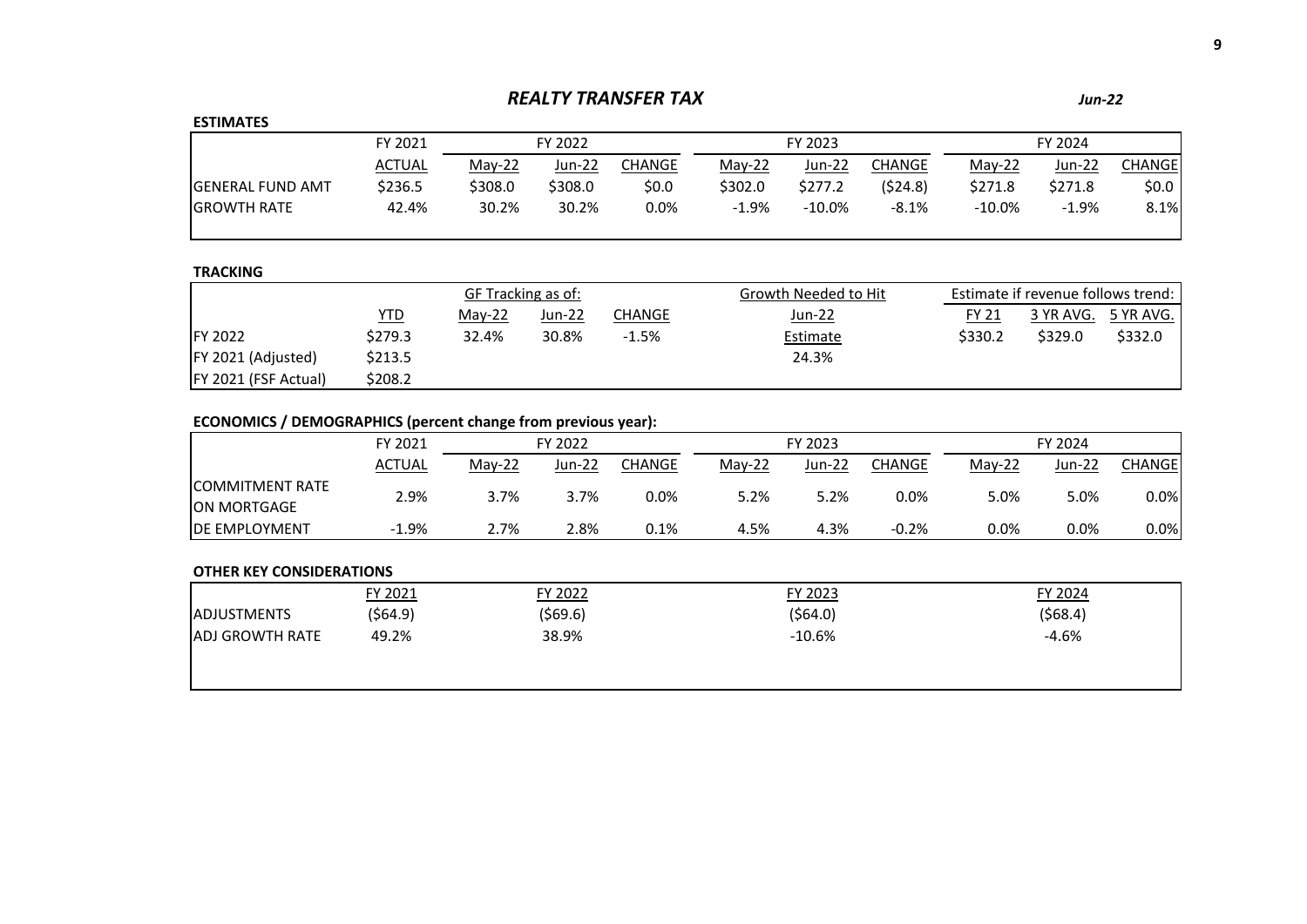# *CIGARETTE TAX Jun-22*

| <b>ESTIMATES</b>         |               |         |         |         |          |         |          |          |         |         |  |
|--------------------------|---------------|---------|---------|---------|----------|---------|----------|----------|---------|---------|--|
|                          | FY 2021       |         | FY 2022 |         |          | FY 2023 |          |          | FY 2024 |         |  |
|                          | <b>ACTUAL</b> | May-22  | Jun-22  | CHANGE  | $Mav-22$ | Jun-22  | CHANGE   | $Mav-22$ | Jun-22  | CHANGEI |  |
| <b>IGENERAL FUND AMT</b> | \$115.7       | \$111.0 | \$111.0 | \$0.0\$ | \$108.4  | \$107.3 | (51.1)   | \$106.0  | \$103.8 | (52.2)  |  |
| <b>IGROWTH RATE</b>      | $-2.9%$       | $-4.1%$ | $-4.1%$ | 0.0%    | $-2.3%$  | $-3.3%$ | $-1.0\%$ | $-2.3%$  | $-3.3%$ | $-1.0%$ |  |

## **TRACKING**

|                             | Tracking as of: |        |         |               | Growth Needed to Hit | Estimate if revenue follows trend: |         |                     |  |
|-----------------------------|-----------------|--------|---------|---------------|----------------------|------------------------------------|---------|---------------------|--|
|                             | <u>YTD</u>      | Mav-22 | Jun-22  | <b>CHANGE</b> | Jun-22               | <b>FY 21</b>                       |         | 3 YR AVG. 5 YR AVG. |  |
| <b>IFY 2022</b>             | \$97.4          | 2.3%   | $-3.3%$ | $-5.6%$       | Estimate             | \$111.9                            | \$110.1 | \$110.2             |  |
| FY 2021 (Adjusted)          | \$100.8         |        |         |               | $-9.2%$              |                                    |         |                     |  |
| <b>FY 2021 (FSF Actual)</b> | \$100.8         |        |         |               |                      |                                    |         |                     |  |

# **ECONOMICS / DEMOGRAPHICS (percent change from previous year):**

|                             | FY 2021       | FY 2022  |        |         | FY 2023  |        |               | FY 2024  |        |         |
|-----------------------------|---------------|----------|--------|---------|----------|--------|---------------|----------|--------|---------|
|                             | <b>ACTUAL</b> | $Mav-22$ | Jun-22 | CHANGE  | $Mav-22$ | Jun-22 | <b>CHANGE</b> | $Mav-22$ | Jun-22 | CHANGEl |
| <b>IDE EXCISE RATE</b>      | \$2.10        | \$2.10   | \$2.10 | \$0.00  | \$2.10   | \$2.10 | \$0.00        | \$2.10   | \$2.10 | \$0.00  |
| <b>AVERAGE EXCISE - MD,</b> | \$2.43        | \$2.43   | \$2.43 | \$0.00  | \$2.43   | \$2.43 | \$0.00        | \$2.43   | \$2.43 | \$0.00  |
| NJ, PA                      |               |          |        |         |          |        |               |          |        |         |
| DE. POPULATION              | 1.1%          | 1.1%     | 1.1%   | $0.0\%$ | 0.7%     | 0.7%   | 0.0%          | 0.7%     | 0.7%   | $0.0\%$ |

|                         | FY 2021 | FY 2022   | FY 2023 | FY 2024 |
|-------------------------|---------|-----------|---------|---------|
| <b>ADJUSTMENTS</b>      | (514.7) | ( \$13.4) | (512.0) | (511.7) |
| <b>JADJ GROWTH RATE</b> | 4.5%    | $-3.3%$   | $-2.4%$ | $-3.4%$ |
|                         |         |           |         |         |
|                         |         |           |         |         |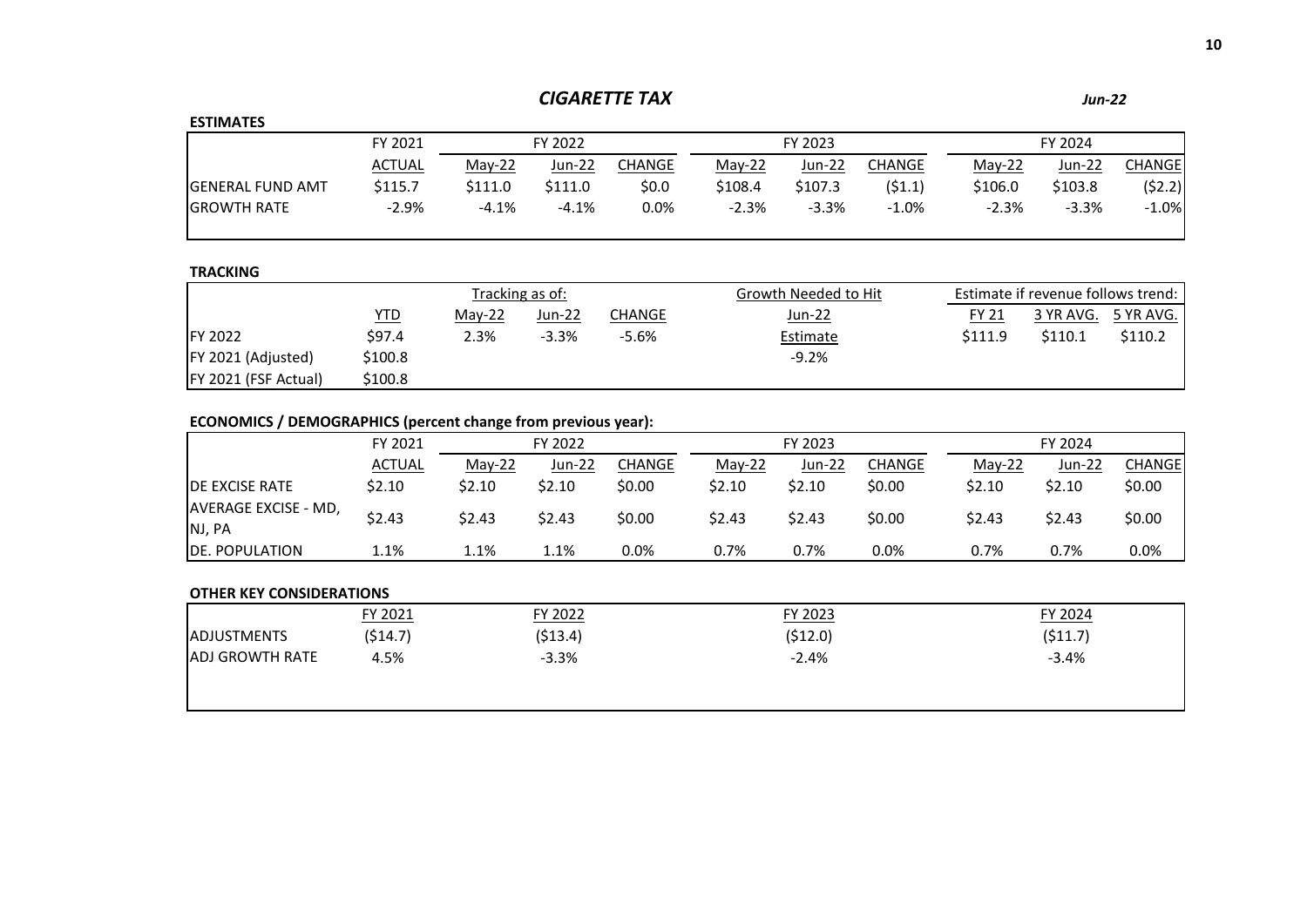# *BANK FRANCHISE TAX Jun-22*

## **ESTIMATES**

|                          | FY 2021       | FY 2022  |         |        |         | FY 2023  |         | FY 2024  |               |         |
|--------------------------|---------------|----------|---------|--------|---------|----------|---------|----------|---------------|---------|
|                          | <b>ACTUAL</b> | $May-22$ | Jun-22  | CHANGE | May-22  | Jun-22   | CHANGE  | $Mav-22$ | <u>Jun-22</u> | CHANGEI |
| <b>IGENERAL FUND AMT</b> | \$74.9        | \$109.2  | \$110.9 | \$1.7  | \$98.7  | \$98.6   | (50.1)  | \$101.5  | \$102.6       | \$1.1   |
| <b>GROWTH RATE</b>       | $-7.5%$       | 45.8%    | 48.1%   | 2.3%   | $-9.6%$ | $-11.1%$ | $-1.5%$ | 2.8%     | 4.1%          | 1.2%    |

## **TRACKING**

|                 |        |          | Tracking as of: |        | Growth Needed to Hit | Estimate if revenue follows trend: |         |                     |  |
|-----------------|--------|----------|-----------------|--------|----------------------|------------------------------------|---------|---------------------|--|
|                 | YTD    | $Mav-22$ | $Jun-22$        | CHANGE | Jun-22               | FY 21                              |         | 3 YR AVG. 5 YR AVG. |  |
| <b>IFY 2022</b> | \$97.5 | 76.4%    | 78.4%           | 2.0%   | Estimate             | \$133.5                            | \$126.1 | \$125.8             |  |
| <b>FY 2021</b>  | \$54.7 |          |                 |        | $-33.7%$             |                                    |         |                     |  |

# **ECONOMICS / DEMOGRAPHICS (percent change from previous year):**

|                            | FY 2021 |          | FY 2022 |         |  |          | FY 2023 |               | FY 2024  |        |         |  |
|----------------------------|---------|----------|---------|---------|--|----------|---------|---------------|----------|--------|---------|--|
|                            | ACTUAL  | $Mav-22$ | Jun-22  | CHANGE  |  | $Mav-22$ | Jun-22  | <b>CHANGE</b> | $Mav-22$ | Jun-22 | CHANGEI |  |
| <b>ISIX MONTH T-BILL</b>   | 0.1%    | $0.5\%$  | 0.5%    | 0.0%    |  | 2.3%     | 2.4%    | 0.1%          | 2.5%     | 2.9%   | 0.4%    |  |
| <b>CONSUMER</b>            | 1.1%    | 7.0%     | 7.1%    | 0.1%    |  | 13.6%    | 15.3%   | 1.7%          | 8.2%     | 9.0%   | 0.8%    |  |
| <b>IINSTALLMENT CREDIT</b> |         |          |         |         |  |          |         |               |          |        |         |  |
| <b>DE FIR EMPLOYMENT</b>   | $-0.5%$ | ን.8%     | 0.7%    | $-0.1%$ |  | 1.4%     | 2.6%    | 1.2%          | 0.2%     | 0.4%   | 0.2%    |  |

|                                    | FY 2021 | FY 2022  |       |           | FY 2023 |          |         | FY 2024  |       |
|------------------------------------|---------|----------|-------|-----------|---------|----------|---------|----------|-------|
| <b>IADJUSTMENTS</b>                | \$0.0\$ | \$0.0\$  |       |           | \$0.0\$ |          |         | \$0.0\$  |       |
| <b>JADJ GROWTH RATE</b>            | $-7.5%$ | 48.1%    |       |           | -11.1%  |          |         | 4.1%     |       |
| <b>ESTIMATED TAX PAYMENTS DUE:</b> |         | 9/1/2021 | 20.0% | 12/1/2021 | 20.0%   | 3/1/2022 | Balance | 6/1/2022 | 40.0% |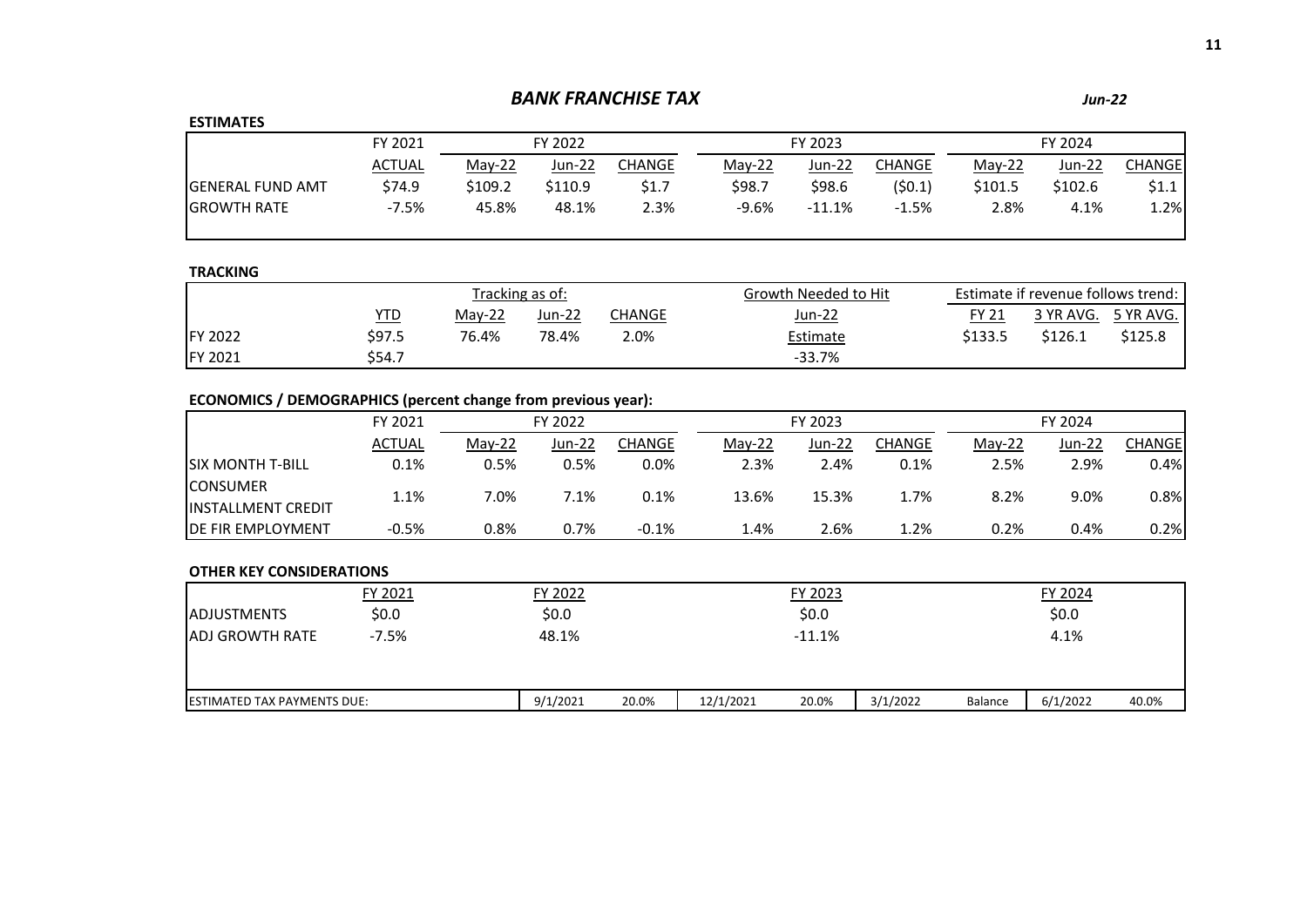# *INSURANCE TAXES AND FEES*

## **ESTIMATES**

|                          | FY 2021 |          | FY 2022 |        | FY 2023  |        |         | FY 2024  |         |        |
|--------------------------|---------|----------|---------|--------|----------|--------|---------|----------|---------|--------|
|                          | ACTUAL  | $May-22$ | Jun-22  | CHANGE | $Mav-22$ | Jun-22 | CHANGE  | $Mav-22$ | Jun-22  | CHANGE |
| <b>IGENERAL FUND AMT</b> | 597.1   | \$73.2   | \$91.3  | \$18.1 | \$80.7   | \$94.7 | \$14.0  | \$78.4   | \$92.5  | \$14.1 |
| <b>IGROWTH RATE</b>      | 27.0%   | $-24.5%$ | $-5.9%$ | 18.6%  | 10.2%    | 3.7%   | $-6.5%$ | $-2.9%$  | $-2.3%$ | 0.6%   |

## **TRACKING**

|                 |        |                               | Tracking as of: |        | Growth Needed to Hit | Estimate if revenue follows trend: |                     |         |  |
|-----------------|--------|-------------------------------|-----------------|--------|----------------------|------------------------------------|---------------------|---------|--|
|                 | YTD    | Jun-22<br>$Mav-22$<br>CHANGE. |                 | Jun-22 | FY 21                |                                    | 3 YR AVG. 5 YR AVG. |         |  |
| <b>IFY 2022</b> | \$78.6 | $-2.3%$                       | $0.7\%$         | 3.0%   | Estimate             | \$97.7                             | \$100.3             | \$100.9 |  |
| <b>FY 2021</b>  | \$78.1 |                               |                 |        | $-33.2%$             |                                    |                     |         |  |

# **ECONOMICS / DEMOGRAPHICS (percent change from previous year):**

|                       | FY 2021       |          | FY 2022 |         |          | FY 2023  |         |          | FY 2024       |         |  |  |
|-----------------------|---------------|----------|---------|---------|----------|----------|---------|----------|---------------|---------|--|--|
|                       | <b>ACTUAL</b> | $May-22$ | Jun-22  | CHANGE  | $Mav-22$ | $Jun-22$ | CHANGE  | $May-22$ | <b>Jun-22</b> | CHANGEl |  |  |
| S & P 500             | 23.9%         | 18.8%    | 18.5%   | $-0.3%$ | $-6.3%$  | $-4.7%$  | 1.6%    | 2.2%     | 0.8%          | $-1.4%$ |  |  |
| 10 YEAR U.S. BOND     | 1.1%          | 1.9%     | 1.9%    | 0.0%    | 3.0%     | 2.9%     | $-0.1%$ | 3.1%     | 3.1%          | $0.0\%$ |  |  |
| <b>IDE EMPLOYMENT</b> | $-1.9%$       | 2.7%     | 2.8%    | 0.1%    | 4.5%     | 4.3%     | $-0.2%$ | 0.0%     | 0.0%          | $0.0\%$ |  |  |

|                                    | FY 2021 |           | FY 2022 |            |     | FY 2023   |     |           | FY 2024 |  |
|------------------------------------|---------|-----------|---------|------------|-----|-----------|-----|-----------|---------|--|
| <b>ADJUSTMENTS</b>                 | (4.5)   |           | (3.9)   |            |     | (3.9)     |     |           | (3.9)   |  |
| <b>JADJ GROWTH RATE</b>            | 28.7%   |           | $-5.5%$ |            |     | 3.9%      |     |           | $-2.4%$ |  |
| <b>ESTIMATED TAX PAYMENTS DUE:</b> |         | 9/15/2021 | 20%     | 12/15/2021 | 10% | 4/15/2022 | 50% | 6/15/2022 | 20%     |  |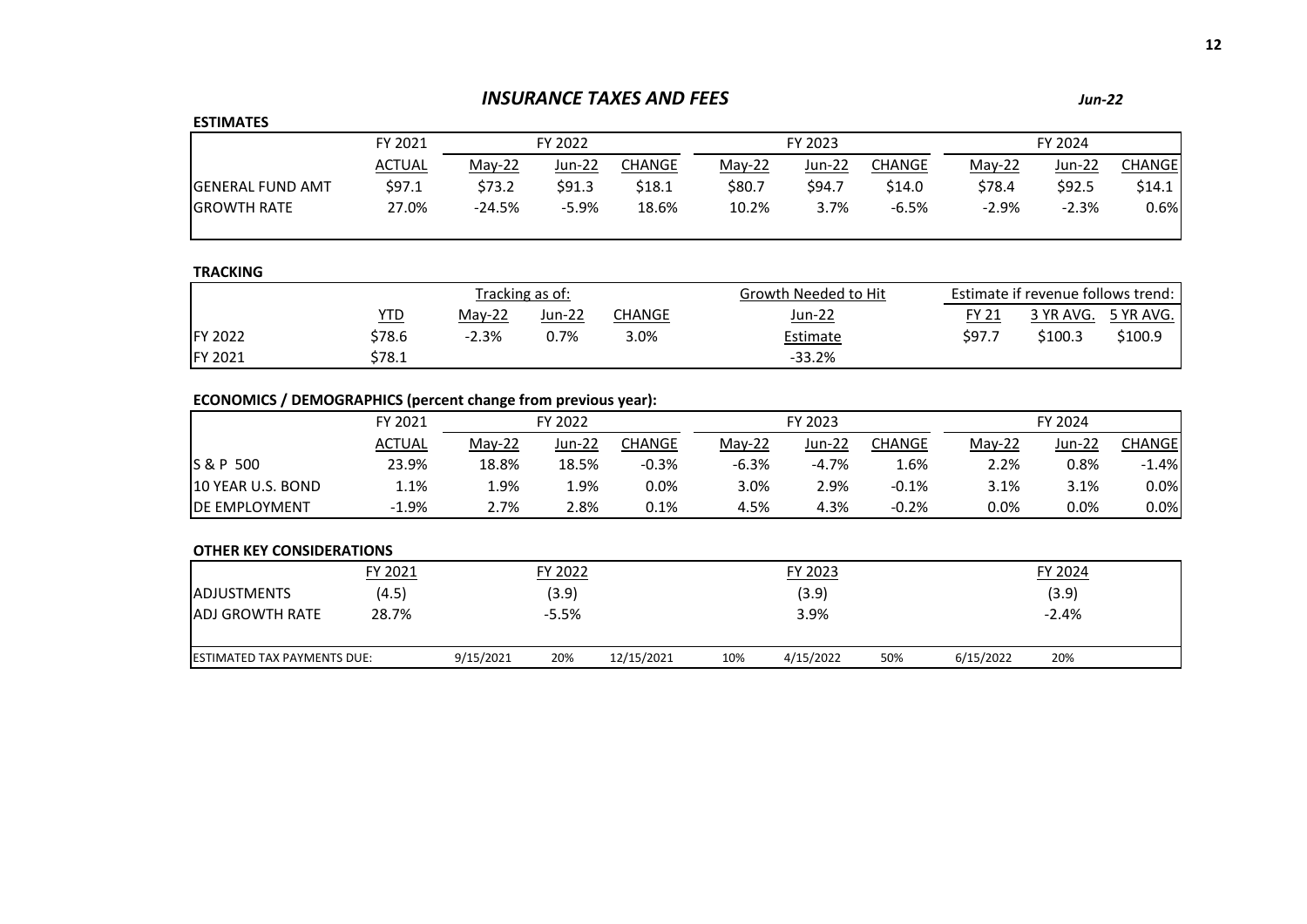# *HOSPITAL BOARD & TREATMENT Jun-22*

## **ESTIMATES**

|                          | FY 2021       |          | FY 2022 |        |        | FY 2023 |         |          | FY 2024       |               |
|--------------------------|---------------|----------|---------|--------|--------|---------|---------|----------|---------------|---------------|
|                          | <b>ACTUAL</b> | $May-22$ | Jun-22  | CHANGE | May-22 | Jun-22  | CHANGE  | $Mav-22$ | <u>Jun-22</u> | <b>CHANGE</b> |
| <b>IGENERAL FUND AMT</b> | \$23.1        | \$20.0   | \$21.0  | \$1.0  | \$20.2 | \$21.2  | \$1.0   | \$21.3   | \$22.3        | \$1.0         |
| <b>IGROWTH RATE</b>      | $-12%$        | $-13.5%$ | $-9.2%$ | 4.3%   | 1.0%   | 1.0%    | $0.0\%$ | 5.4%     | 5.2%          | $-0.3%$       |

## **TRACKING**

|                 |        |                               | Tracking as of: |         | Growth Needed to Hit | Estimate if revenue follows trend: |                     |        |  |
|-----------------|--------|-------------------------------|-----------------|---------|----------------------|------------------------------------|---------------------|--------|--|
|                 | YTD.   | Jun-22<br>$Mav-22$<br>CHANGE. |                 | Jun-22  | <b>FY 21</b>         |                                    | 3 YR AVG. 5 YR AVG. |        |  |
| <b>IFY 2022</b> | \$17.6 | $-9.5%$                       | $-16.0\%$       | $-6.6%$ | Estimate             | \$19.4                             | \$20.1              | \$19.8 |  |
| FY 2021         | \$21.0 |                               |                 |         | 56.6%                |                                    |                     |        |  |

# **ECONOMICS / DEMOGRAPHICS (percent change from previous year):**

|                   | FY 2021       |          | FY 2022 |        |          | FY 2023 |        | TY 2024  |        |        |  |
|-------------------|---------------|----------|---------|--------|----------|---------|--------|----------|--------|--------|--|
|                   | <b>ACTUAL</b> | $Mav-22$ | Jun-22  | CHANGE | $Mav-22$ | Jun-22  | CHANGE | $May-22$ | Jun-22 | :HANGE |  |
| US POPULATION 65+ | 2.6%          | 2.8%     | 2.8%    | 0.0%   | 3.2%     | 3.2%    | 0.0%   | 3.0%     | 3.0%   | 0.0%   |  |

| FY 2022<br>FY 2021  | FY 2023 | FY 2024 |  |
|---------------------|---------|---------|--|
| \$0.0<br>\$0.0      | \$0.0   | \$0.0   |  |
| $-9.2%$<br>$-12.1%$ | −0%.    | 5.2%    |  |
|                     |         |         |  |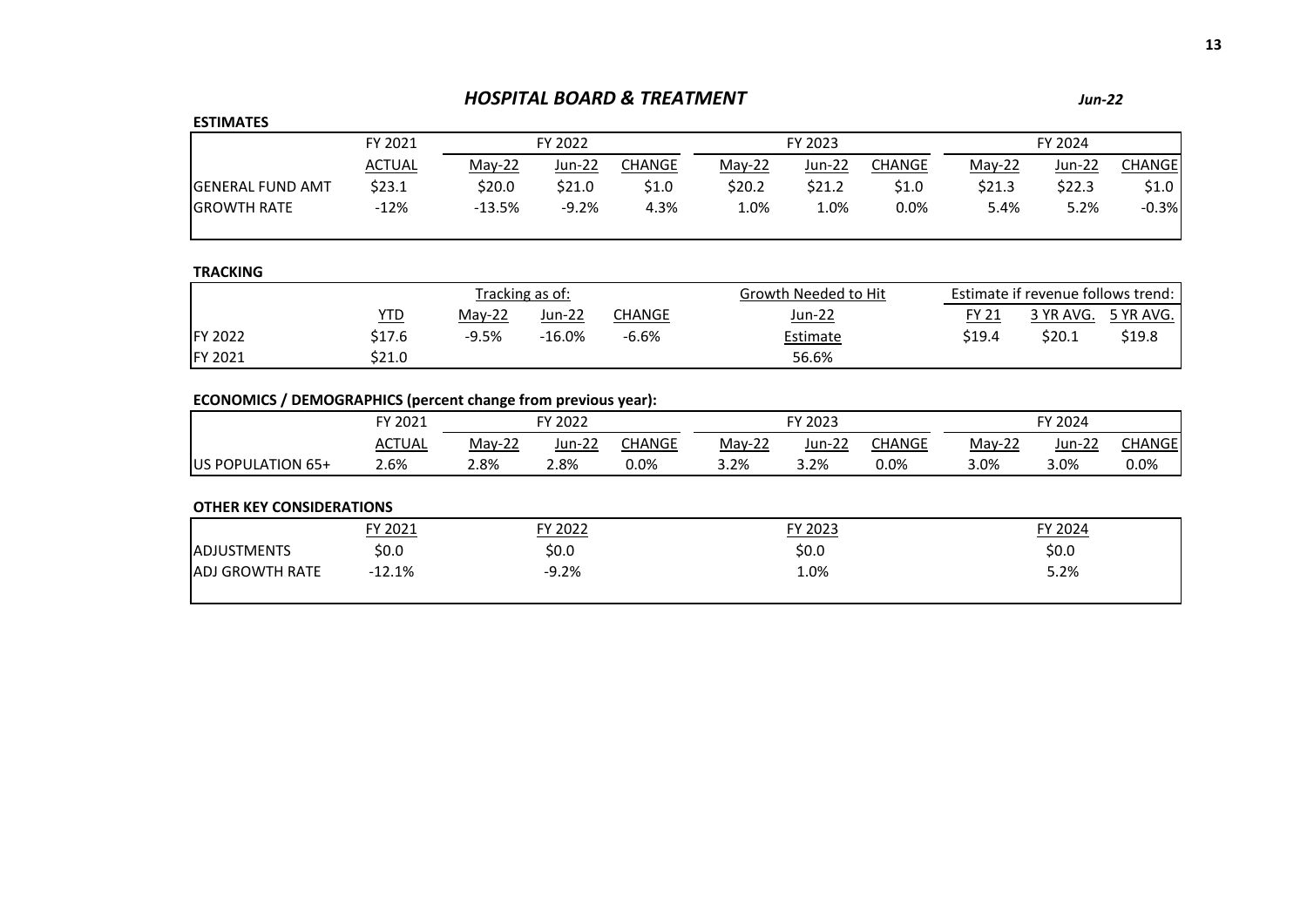# *PUBLIC UTILITY TAX Jun-22*

# **ESTIMATES**

|                          | FY 2021 |          | FY 2022   |               |          | FY 2023 |        | FY 2024  |         |               |  |
|--------------------------|---------|----------|-----------|---------------|----------|---------|--------|----------|---------|---------------|--|
|                          | ACTUAL  | $Mav-22$ | Jun-22    | <b>CHANGE</b> | $Mav-22$ | Jun-22  | CHANGE | $Mav-22$ | Jun-22  | <b>CHANGE</b> |  |
| <b>IGENERAL FUND AMT</b> | \$35.0  | \$28.5   | \$30.0    | \$1.5         | \$26.5   | \$27.9  | \$1.4  | \$24.6   | \$25.9  | \$1.3         |  |
| <b>IGROWTH RATE</b>      | $-2.0%$ | $-18.7%$ | $-14.4\%$ | 4.3%          | $-7.1%$  | $-7.0%$ | 0.1%   | $-7.2%$  | $-7.2%$ | 0.0%          |  |

## **TRACKING**

|                             |            |          | Tracking as of: |        | Growth Needed to Hit | Estimate if revenue follows trend: |           |           |
|-----------------------------|------------|----------|-----------------|--------|----------------------|------------------------------------|-----------|-----------|
|                             | <u>YTD</u> | $May-22$ | Jun-22          | CHANGE | <u>Jun-22</u>        | <b>FY 21</b>                       | 3 YR AVG. | 5 YR AVG. |
| <b>IFY 2022</b>             | \$27.6     | $-20.7%$ | $-14.3%$        | 6.3%   | Estimate             | \$30.0                             | \$30.3    | \$30.3    |
| <b>FY 2021 (Adjusted)</b>   | \$32.3     |          |                 |        | $-14.9%$             |                                    |           |           |
| <b>FY 2021 (FSF Actual)</b> | \$33.1     |          |                 |        |                      |                                    |           |           |

# **ECONOMICS / DEMOGRAPHICS (percent change from previous year):**

|                       | FY 2021 | FY 2022  |        | FY 2023 |          |        | FY 2024 |          |        |         |
|-----------------------|---------|----------|--------|---------|----------|--------|---------|----------|--------|---------|
|                       | ACTUAL  | $May-22$ | Jun-22 | CHANGE  | $Mav-22$ | Jun-22 | CHANGE  | $May-22$ | Jun-22 | CHANGEL |
| <b>IREAL GDP</b>      | 1.6%    | 4.1%     | 4.1%   | 0.0%    | 2.1%     | 2.0%   | $-0.1%$ | 2.4%     | 1.7%   | $-0.7%$ |
| <b>IDE EMPLOYMENT</b> | 1.9%    | 2.7%     | 2.8%   | 0.1%    | 4.5%     | 4.3%   | $-0.2%$ | 0.0%     | 0.0%   | 0.0%    |

|                        | FY 2021  | FY 2022 | FY 2023 | FY 2024 |
|------------------------|----------|---------|---------|---------|
| <b>ADJUSTMENTS</b>     | \$0.0\$  | \$5.0   | \$5.0   | \$5.0   |
| <b>ADJ GROWTH RATE</b> | $-14.1%$ | $-0.1%$ | $-6.0%$ | $-6.1%$ |
|                        |          |         |         |         |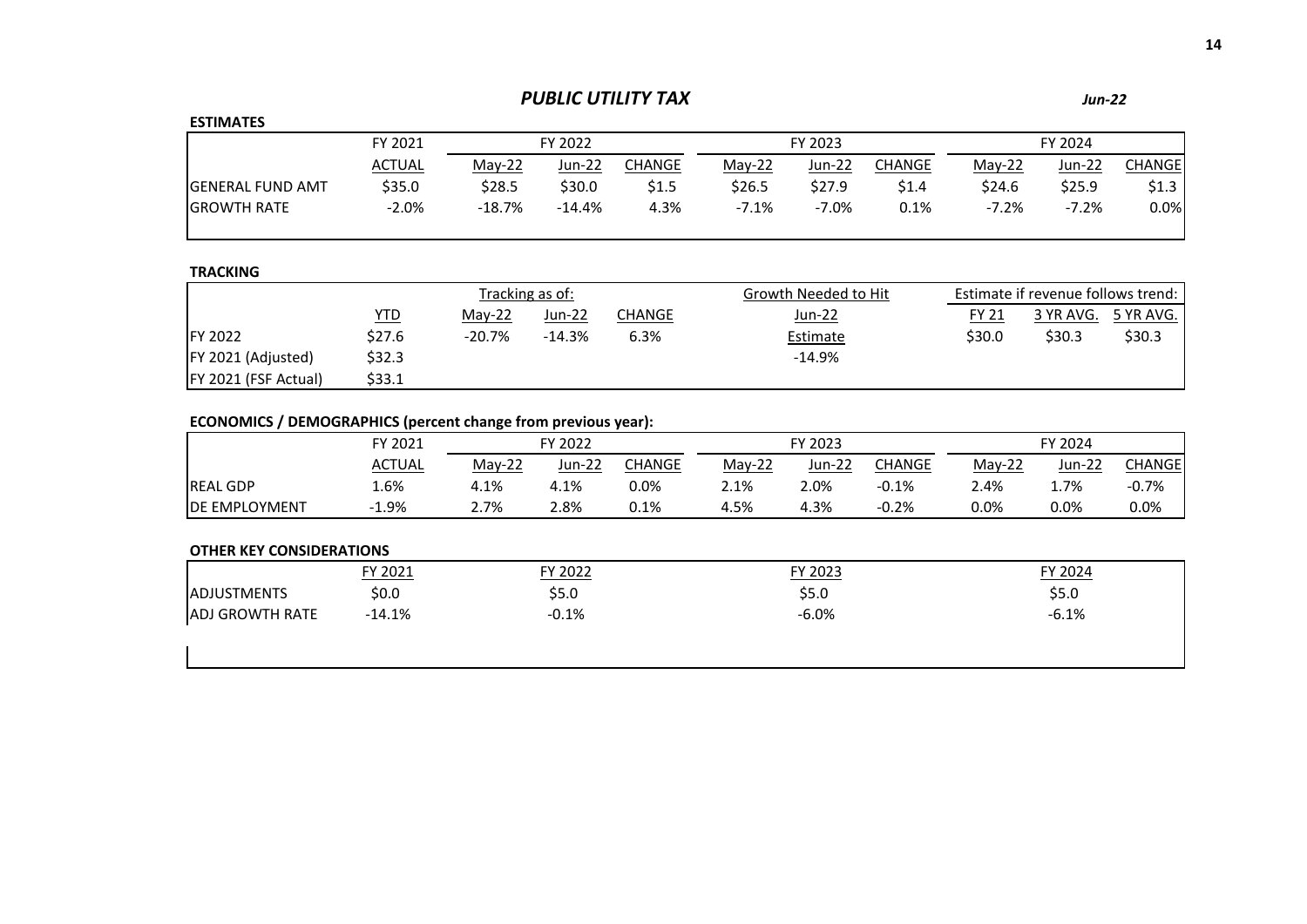# *ALCOHOLIC BEVERAGE TAX Jun-22*

## **ESTIMATES**

|                         | FY 2021 |          | FY 2022 |         | FY 2023  |        |         | FY 2024  |        |         |
|-------------------------|---------|----------|---------|---------|----------|--------|---------|----------|--------|---------|
|                         | ACTUAL  | $May-22$ | Jun-22  | CHANGE  | $Mav-22$ | Jun-22 | CHANGE  | $Mav-22$ | Jun-22 | CHANGE  |
| <b>GENERAL FUND AMT</b> | \$32.7  | \$31.5   | \$31.0  | (50.5)  | \$31.9   | \$31.4 | (50.5)  | \$32.4   | \$31.9 | (50.5)  |
| <b>IGROWTH RATE</b>     | 29.8%   | $-3.7%$  | $-5.3%$ | $-1.5%$ | 1.3%     | 1.3%   | $0.0\%$ | 1.6%     | 1.5%   | $-0.1%$ |

## **TRACKING**

|                      |        |          | Tracking as of: |        | Growth Needed to Hit | Estimate if revenue follows trend: |        |                     |
|----------------------|--------|----------|-----------------|--------|----------------------|------------------------------------|--------|---------------------|
|                      | YTD    | $Mav-22$ | Jun-22          | CHANGE | Jun-22               | <b>FY 21</b>                       |        | 3 YR AVG. 5 YR AVG. |
| <b>IFY 2022</b>      | \$28.4 | $-5.7\%$ | $-5.0%$         | 0.7%   | Estimate             | \$31.1                             | \$30.2 | \$31.1              |
| FY 2021 (Adjusted)   | \$29.9 |          |                 |        | $-7.9\%$             |                                    |        |                     |
| FY 2021 (FSF Actual) | \$29.9 |          |                 |        |                      |                                    |        |                     |

# **ECONOMICS / DEMOGRAPHICS (percent change from previous year):**

|                           | FY 2021       | FY 2022  |        |        | FY 2023  |        |               | FY 2024  |               |         |
|---------------------------|---------------|----------|--------|--------|----------|--------|---------------|----------|---------------|---------|
|                           | <b>ACTUAL</b> | $Mav-22$ | Jun-22 | CHANGE | $Mav-22$ | Jun-22 | <b>CHANGE</b> | $Mav-22$ | <b>Jun-22</b> | CHANGE  |
| <b>DE PERSONAL INCOME</b> | 6.2%          | 3.2%     | 3.5%   | 0.3%   | 5.5%     | 5.5%   | 0.0%          | 4.6%     | 4.3%          | $-0.3%$ |
| <b>IDE POPULATION</b>     | 1.1%          | 1.1%     | 1.1%   | 0.0%   | 0.7%     | 0.7%   | 0.0%          | 0.7%     | 0.7%          | $0.0\%$ |

|                         | FY 2021 | FY 2022 | FY 2023 | FY 2024 |
|-------------------------|---------|---------|---------|---------|
| <b>ADJUSTMENTS</b>      | (57.5)  | (57.6)  | (57.8)  | (57.9)  |
| <b>JADJ GROWTH RATE</b> | 20.7%   | $-7.4%$ | 1.0%    | 1.3%    |
|                         |         |         |         |         |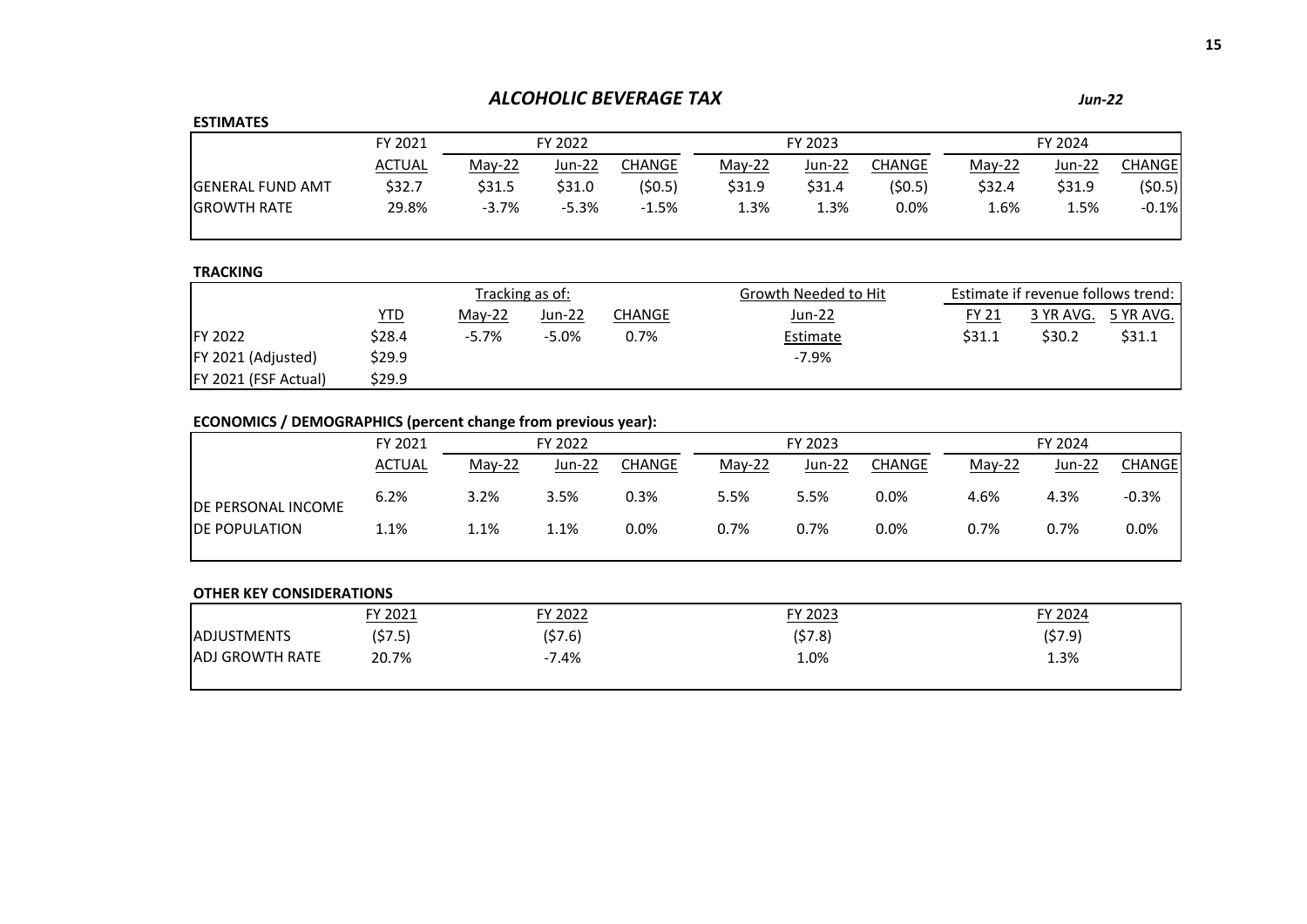# *DIVIDENDS & INTEREST Jun-22*

## **ESTIMATES**

| _ _                      |               |          |          |         |          |        |        |          |         |          |  |
|--------------------------|---------------|----------|----------|---------|----------|--------|--------|----------|---------|----------|--|
|                          | FY 2021       |          | FY 2022  | FY 2023 |          |        |        |          | FY 2024 |          |  |
|                          | <b>ACTUAL</b> | $Mav-22$ | Jun-22   | CHANGE  | $Mav-22$ | Jun-22 | CHANGE | $Mav-22$ | Jun-22  | CHANGEI  |  |
| <b>IGENERAL FUND AMT</b> | \$64.0        | \$13.4   | \$12.6   | (50.8)  | \$52.1   | \$55.1 | \$3.0  | \$64.6   | \$61.0  | ( \$3.6) |  |
| <b>GROWTH RATE</b>       | 35.8%         | $-79.1%$ | $-80.3%$ | $-1.2%$ | 290.0%   | 337.3% | 47.3%  | 23.9%    | 10.7%   | $-13.2%$ |  |
|                          |               |          |          |         |          |        |        |          |         |          |  |

## **TRACKING**

|                 |        |          | Tracking as of: |         | Growth Needed to Hit | Estimate if revenue follows trend: |        |                     |  |
|-----------------|--------|----------|-----------------|---------|----------------------|------------------------------------|--------|---------------------|--|
|                 | YTD    | $Mav-22$ | Jun-22          | CHANGE  | Jun-22               | FY 21                              |        | 3 YR AVG. 5 YR AVG. |  |
| <b>IFY 2022</b> | \$14.0 | -74.3%   | -75.9%          | $-1.6%$ | Estimate             | \$15.4                             | \$16.3 | \$16.5              |  |
| <b>FY 2021</b>  | \$58.1 |          |                 |         | $-123.6\%$           |                                    |        |                     |  |

# **ECONOMICS / DEMOGRAPHICS (percent change from previous year):**

|                               | FY 2021       | FY 2022  |               |        | FY 2023  |        |               | FY 2024  |        |               |
|-------------------------------|---------------|----------|---------------|--------|----------|--------|---------------|----------|--------|---------------|
|                               | <b>ACTUAL</b> | $May-22$ | <b>Jun-22</b> | CHANGE | $May-22$ | Jun-22 | <b>CHANGE</b> | $May-22$ | Jun-22 | <b>CHANGE</b> |
| <b>ISIX MONTH T-BILL</b>      | 0.1%          | 0.5%     | 0.5%          | 0.0%   | 2.3%     | 2.4%   | 0.1%          | 2.5%     | 2.9%   | 0.4%          |
| 10 YEAR U.S. BOND             | 1.1%          | 1.9%     | 1.9%          | 0.0%   | 3.0%     | 2.9%   | $-0.1%$       | 3.1%     | 3.1%   | 0.0%          |
| U.S. DIVIDENDS,               |               |          |               |        |          |        |               |          |        |               |
| <b>IINTEREST &amp; RENTAL</b> | $-1.4%$       | 3.6%     | 3.6%          | 0.0%   | 5.2%     | 6.5%   | 1.3%          | 7.2%     | 7.6%   | 0.4%          |
| <b>INCOME</b>                 |               |          |               |        |          |        |               |          |        |               |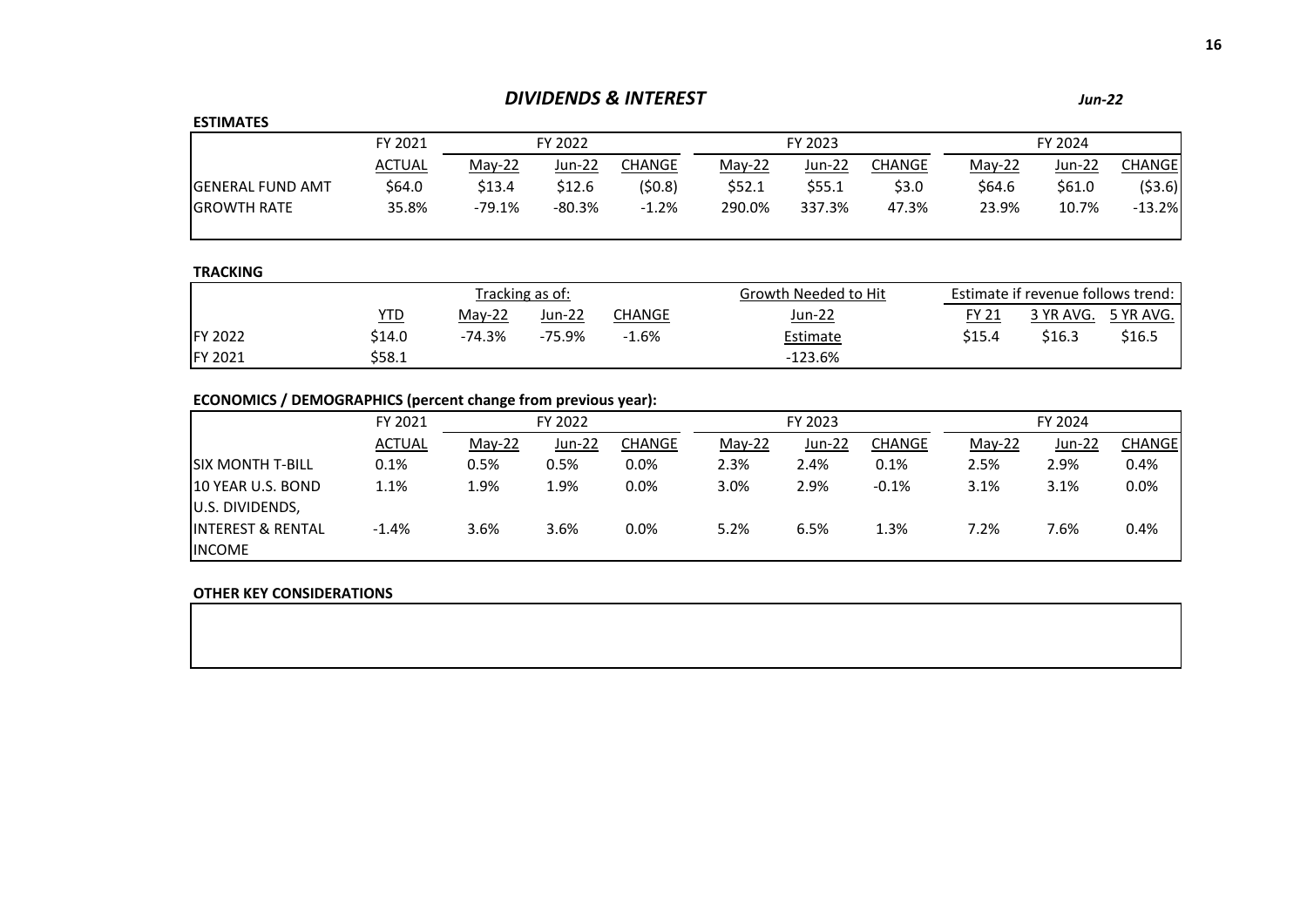*OTHER REVENUES*

|                                  |         |          |                 | FY 2022       |           |           |
|----------------------------------|---------|----------|-----------------|---------------|-----------|-----------|
|                                  | A       | B        | C               | D             | E         | F         |
| <b>Revenue Category</b>          | FY 2021 | $May-22$ | <b>B</b> over A | <b>Jun-22</b> | D over A  | D minus B |
| <b>Public Accommodations Tax</b> | 11.7    | 19.0     | 66.9%           | 18.0          | 54.0%     | (1.0)     |
| Business & Occupational Fees     | 6.0     | 6.7      | 8.4%            | 7.0           | 16.8%     | 0.3       |
| Legal Fees                       | 5.6     | 5.5      | $-1.2%$         | 5.6           | 0.6%      | 0.1       |
| <b>Regulation of Securities</b>  | 18.2    | 20.9     | 16.1%           | 20.9          | 15.0%     | 0.0       |
| Adj. Prior Year                  | (1.3)   | 0.2      | $-100.0\%$      | 0.2           | $-114.9%$ | 0.0       |
| Subtotal                         | 40.1    | 52.3     | 30.5%           | 51.7          | 29.0%     | (0.6)     |
| Other                            | 22.8    | 13.7     | $-40.0%$        | 22.0          | $-3.6%$   | 8.3       |
| <b>ITOTAL ESTIMATE</b>           | 62.9    | 66.0     | 4.9%            | 73.7          | 17.1%     | 7.7       |

**17 - A** *Jun-22*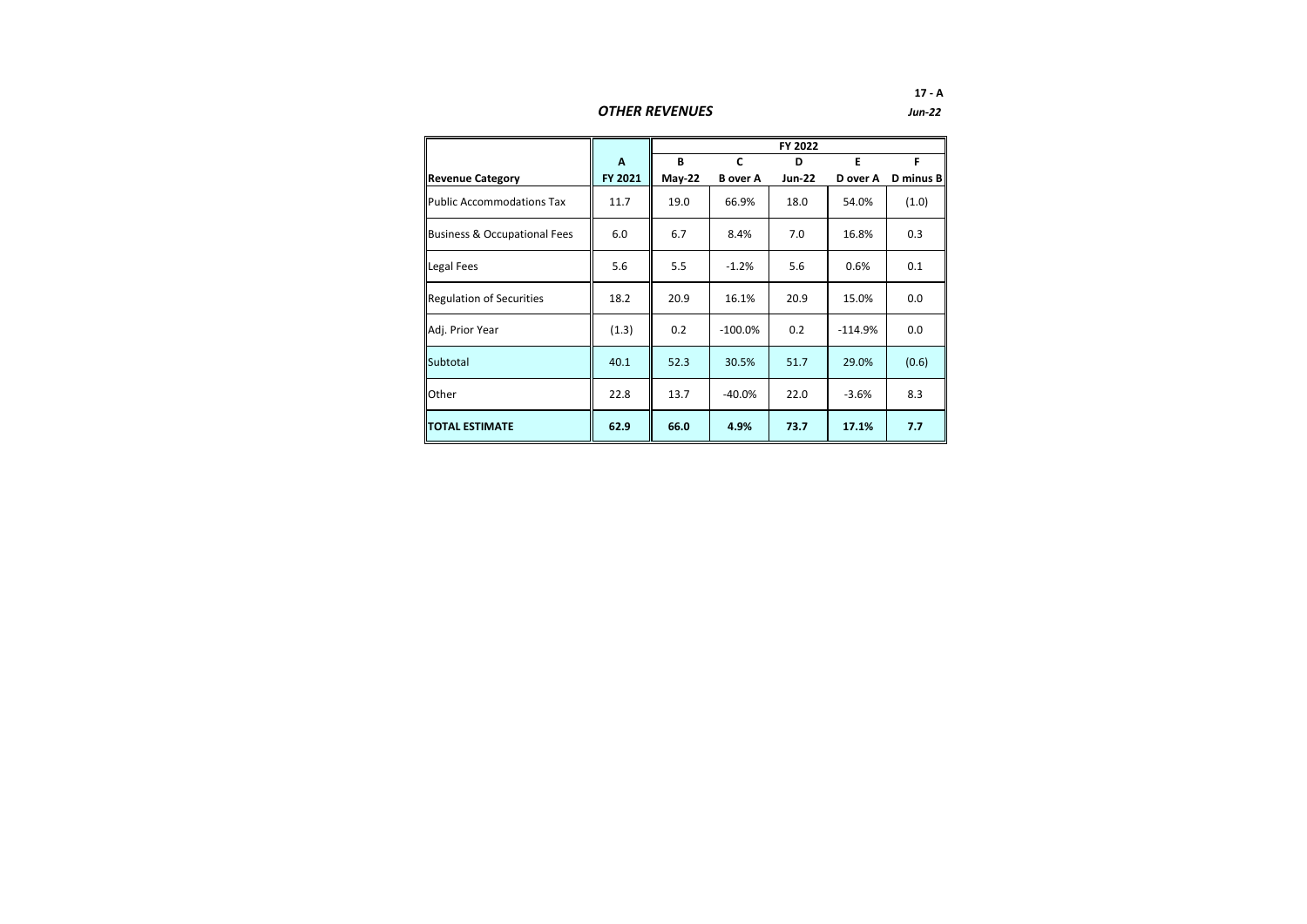*OTHER REVENUES*

|                                         |          |                 | FY 2023       |          |           |        |          | FY 2024       |          |           |
|-----------------------------------------|----------|-----------------|---------------|----------|-----------|--------|----------|---------------|----------|-----------|
|                                         | G        | H               |               |          | K         | L      | M        | N             | $\circ$  | P         |
| <b>Revenue Category</b>                 | $May-22$ | <b>G</b> over B | <b>Jun-22</b> | I over D | I minus G | May-22 | L over G | <b>Jun-22</b> | N over I | N minus L |
| <b>Public Accommodations Tax</b>        | 19.6     | 3.0%            | 18.5          | 3.0%     | (1.0)     | 20.2   | 3.0%     | 19.1          | 3.0%     | (1.1)     |
| <b>Business &amp; Occupational Fees</b> | 6.5      | 0.0%            | 6.5           | $-7.1%$  | 0.0       | 6.5    | 0.0%     | 6.5           | 0.0%     | 0.0       |
| Legal Fees                              | 5.5      | 0.0%            | 5.5           | $-1.8%$  | 0.0       | 5.5    | 0.0%     | 5.5           | 0.0%     | 0.0       |
| <b>Regulation of Securities</b>         | 21.1     | 0.0%            | 21.1          | 1.0%     | 0.0       | 21.7   | 2.9%     | 21.7          | 2.9%     | 0.0       |
| Adj. Prior Year                         | 0.0      | 0.0%            | 0.0           | 0.0%     | 0.0       | 0.0    | 0.0%     | 0.0           | 0.0%     | 0.0       |
| Subtotal                                | 52.7     | 0.7%            | 51.6          | $-0.1%$  | (1.0)     | 53.9   | 2.3%     | 52.8          | 2.3%     | (1.1)     |
| Other                                   | 13.7     | 0.0%            | 16.7          | $-24.1%$ | 3.0       | 13.7   | 0.0%     | 16.7          | $0.0\%$  | 3.0       |
| <b>TOTAL ESTIMATE</b>                   | 66.4     | 0.6%            | 68.3          | $-7.3%$  | 2.0       | 67.6   | 1.8%     | 69.5          | 1.7%     | 1.9       |

**17 - B** *Jun-22*